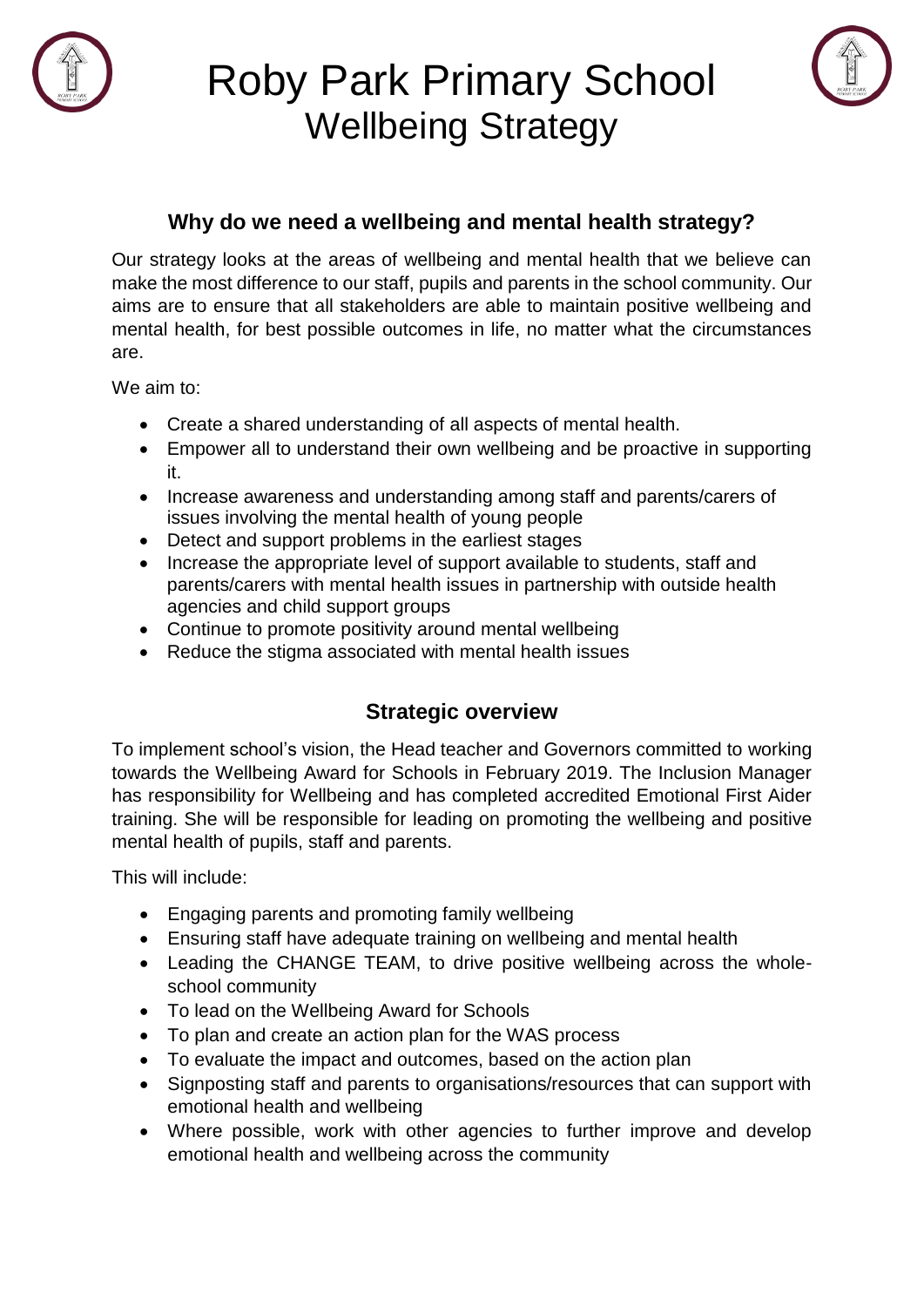



| <b>GOALS</b><br><b>Linked to Wellbeing</b><br><b>Award Objectives</b>                                                                                                                         | <b>THEME</b>                                          | What we will do to<br>achieve this                                                                                                                                                                                                                                                                                                                                                                                                                                                 | <b>Desired Outcomes</b>                                                                                                                                                                                                                                                                          |
|-----------------------------------------------------------------------------------------------------------------------------------------------------------------------------------------------|-------------------------------------------------------|------------------------------------------------------------------------------------------------------------------------------------------------------------------------------------------------------------------------------------------------------------------------------------------------------------------------------------------------------------------------------------------------------------------------------------------------------------------------------------|--------------------------------------------------------------------------------------------------------------------------------------------------------------------------------------------------------------------------------------------------------------------------------------------------|
| The whole school is<br>committed to promoting<br>and protecting<br>emotional wellbeing<br>and mental health by<br>achieving the wellbeing<br>award                                            | Theme $1$ :<br>Provide information<br>about the award | Introduce the award to<br>all stakeholders, gain<br>the commitment of the<br><b>Headteacher and Chair</b><br>of Governors<br>Invite parents, staff and<br>governors to form part<br>of the Change Team<br>Audit and evaluate<br>where we are with<br>supporting mental<br>health and wellbeing for<br>staff, pupils and parents<br>Create an action plan<br>and monitor it at regular<br>stages.                                                                                   | All staff, pupils and<br>parents will have an<br>understanding about<br>the WAS process and<br>will be fully committed<br>to embracing change<br>for positive outcomes of<br>support for mental<br>health and wellbeing.                                                                         |
| The school has a clear<br>vision and strategy for<br>promoting and<br>protecting emotional<br>wellbeing and mental<br>health, which is<br>communicated to all<br>involved with the<br>process |                                                       | Our vision statement<br>will be reviewed to<br>ensure it reflects our<br>ethos<br>Gaps in provision will<br>be included in our<br>action plan<br>Share the strategy with<br>the school community<br>Approve the strategy<br>with SLT team<br>Review provisions and<br>support<br>Take into account risk<br>factors for pupils and<br>complete mental health<br>screening as<br>appropriate or as<br>requested<br>Create a strategy for<br>emotional wellbeing<br>and mental health | The whole school<br>community will embrace<br>the school vision<br>The schools provision<br>for wellbeing will be<br>enhanced<br>All staff involved in<br>working with children<br>within the school<br>community will have a<br>clear understanding of<br>risk factors for<br>vulnerable pupils |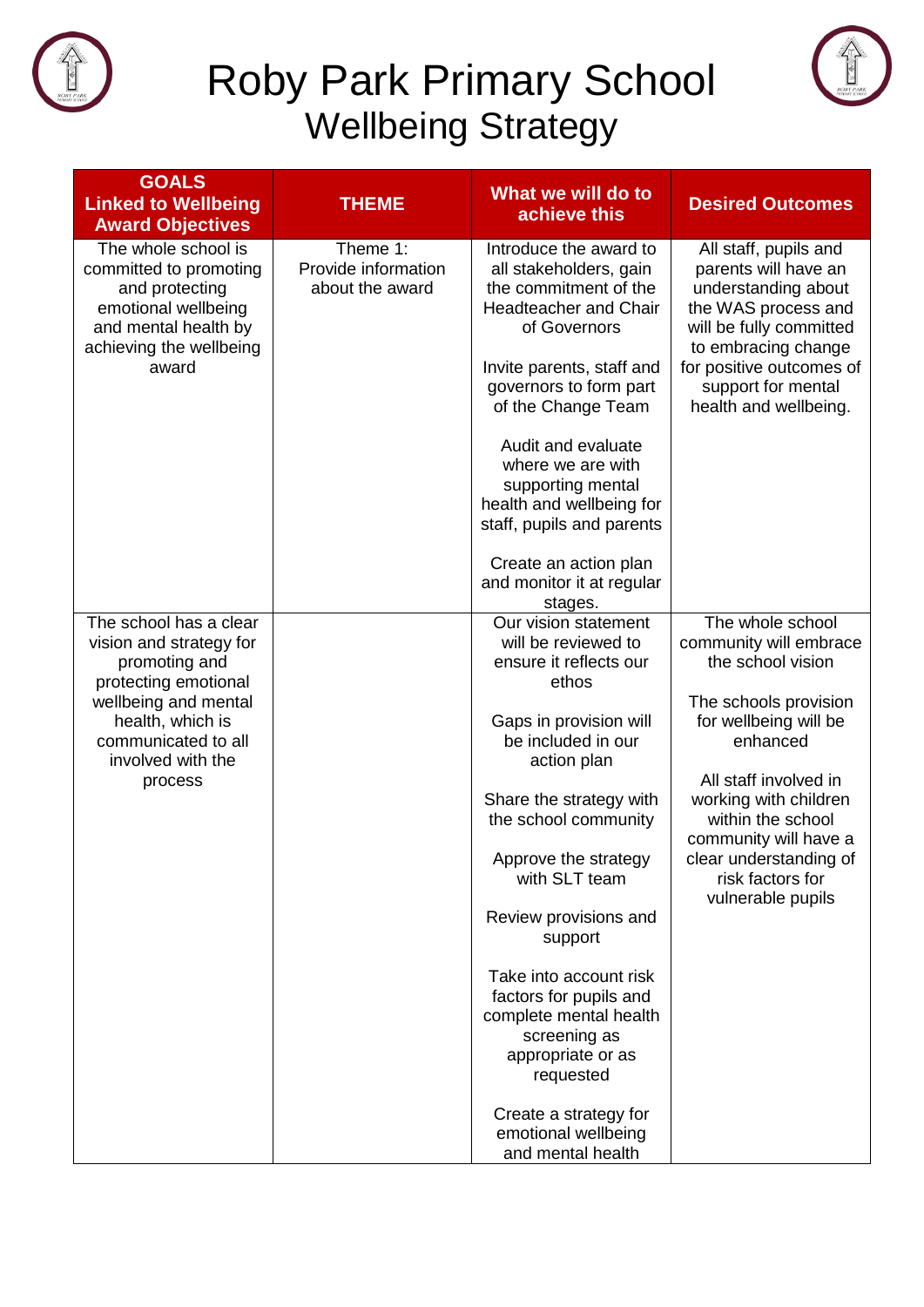



| The school has a       | Theme 2:                                     | Plan and deliver             | All stakeholders will     |
|------------------------|----------------------------------------------|------------------------------|---------------------------|
| positive culture which | Understanding the                            | awareness raising            | have an understanding     |
| regards the emotional  | importance of emotional                      | activities for staff, pupils | of what wellbeing         |
| wellbeing and mental   | wellbeing and mental                         | and parents.                 | means and a deeper        |
| health as the          | health                                       |                              | understanding of          |
| responsibility of all  |                                              |                              | mental health issues.     |
|                        | Theme 3:                                     |                              |                           |
|                        | Understanding my role                        |                              | Staff and parents will    |
|                        | in promoting emotional                       |                              | feel confident            |
|                        | wellbeing and mental                         |                              | recognising emotional     |
|                        | health                                       |                              | health issues and         |
|                        |                                              |                              | responding                |
|                        | Theme 4: Ensuring that                       |                              | appropriately             |
|                        | emotional wellbeing                          |                              |                           |
|                        | and mental health is                         |                              | Pupils, parents and       |
|                        | seen as the                                  |                              | staff will accept and     |
|                        | responsibility of all                        |                              | understand that positive  |
|                        |                                              |                              | mental health and         |
|                        | Theme 5: Encouraging                         |                              | wellbeing is the          |
|                        | people to talk about<br>mental health issues |                              | responsibility of all     |
|                        |                                              |                              | Mental health             |
|                        |                                              |                              | discussions and issue     |
|                        |                                              |                              | that are pupils, parents  |
|                        |                                              |                              | and staff face are free   |
|                        |                                              |                              | from stigma               |
|                        |                                              |                              |                           |
|                        |                                              |                              | Links with the whole      |
|                        |                                              |                              | school community will     |
|                        |                                              |                              | drive the vision forward  |
|                        |                                              |                              |                           |
| The School actively    | Theme 6: Supporting                          | A budget will be             | Staff will work in an     |
| promotes staff         | staff emotional                              | allocated for staff          | environment that is built |
| emotional wellbeing    | wellbeing and mental                         | wellbeing in order to        | on respect and            |
| and mental health      | health                                       | promote mental health        | empathy.                  |
|                        |                                              | and wellbeing in the         |                           |
|                        |                                              | workplace                    | Ensure there is a         |
|                        |                                              |                              | culture of 'open door'.   |
|                        |                                              | Appraisal policies and       |                           |
|                        |                                              | procedures will              | Staff will be able to     |
|                        |                                              | specifically support the     | work in an environment    |
|                        |                                              | emotional wellbeing of       | that looks after their    |
|                        |                                              | staff                        | physical wellbeing        |
|                        |                                              |                              |                           |
|                        |                                              | SLT and phase                | Staff will be provided    |
|                        |                                              | meetings will include a      | with a place to explore   |
|                        |                                              | wellbeing focus              | wellbeing through the     |
|                        |                                              |                              | appraisal system          |
|                        |                                              | Feedback and                 |                           |
|                        |                                              | evaluations will take        | Mental health will be     |
|                        |                                              | place regularly to           | talked about openly       |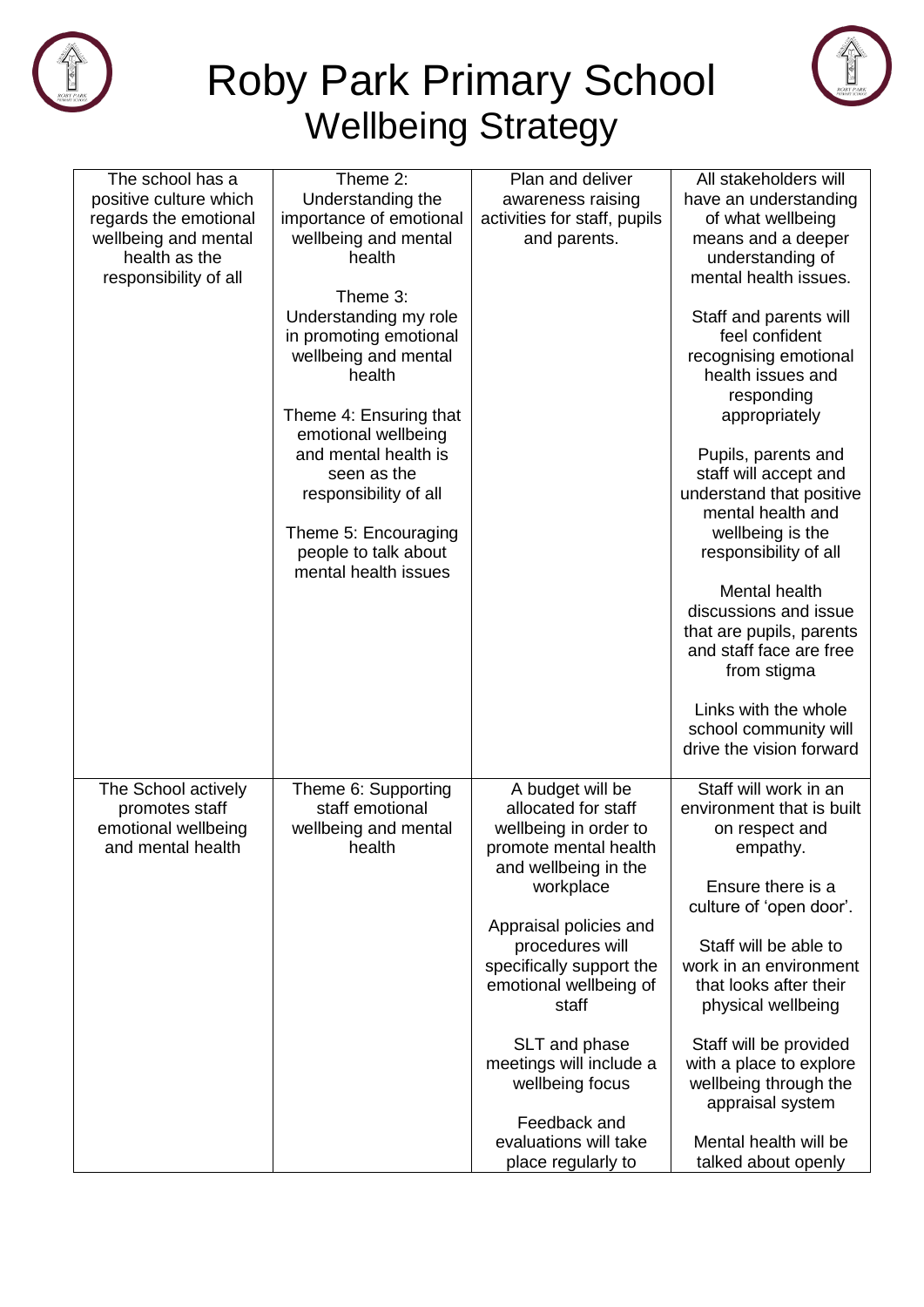



|                         |                         | ascertain the needs of                          | thus reducing the                              |
|-------------------------|-------------------------|-------------------------------------------------|------------------------------------------------|
|                         |                         | staff                                           | stigma surrounding it                          |
|                         |                         |                                                 |                                                |
|                         |                         | Staff wellbeing                                 |                                                |
|                         |                         | questionnaires will be                          |                                                |
|                         |                         | completed regularly                             |                                                |
| The school prioritises  | Theme 7: Promoting      | Staff development on                            | Staff will have a more in                      |
| professional learning   | professional            | emotional wellbeing                             | depth knowledge                                |
| and staff development   | development and         | and mental health will                          | around mental health                           |
| on emotional wellbeing  | training for emotional  | be included in the                              | needs in order to                              |
| and mental health       | wellbeing               | School Improvement<br>Plan                      | respond appropriately                          |
|                         | Theme 8: Ensuring       |                                                 | Senior leaders will have                       |
|                         | confidence and          | Skills audits will take                         | a clear understanding                          |
|                         | capacity among staff in | place and any gaps in                           | of staff CPD and plan                          |
|                         | addressing emotional    | knowledge planned for                           | for it, therefore,                             |
|                         | wellbeing and mental    |                                                 | increasing staff                               |
|                         | health                  | School will deliver a                           | confidence                                     |
|                         |                         | programme of CPD for                            |                                                |
|                         | Theme 9: Identifying    | all staff                                       |                                                |
|                         | mental health issues    |                                                 |                                                |
|                         |                         | School will target                              |                                                |
|                         |                         | specific CPD to staff in<br>cases where this is |                                                |
|                         |                         | needed                                          |                                                |
| The school understands  | Theme 9: identifying    | All staff and pupils will                       | Issues will be identified                      |
| the different types of  | and acting on mental    | complete regular                                | and interventions                              |
| emotional and mental    | health issues           | questionnaires that                             | delivered will support                         |
| health needs across the |                         | include wellbeing focus                         | pupil's mental health.                         |
| whole-school            | Theme 10: Supporting    | and concerns acted                              |                                                |
| community and has       | pupil emotional         | upon                                            | A referral process will                        |
| systems in place to     | wellbeing and mental    |                                                 | enable targeted support                        |
| respond appropriately   | health                  | School will work with                           | to be used early and                           |
|                         |                         | external agencies or                            | impact positively on                           |
|                         |                         | services ensuring                               | mental health and                              |
|                         |                         | information sharing                             | wellbeing issues                               |
|                         |                         | processes are in place                          |                                                |
|                         |                         |                                                 | A graduated response                           |
|                         |                         | A range of mental<br>health and wellbeing       | will ensure that support<br>is directed at the |
|                         |                         | support interventions                           | appropriate level                              |
|                         |                         | will be in place                                |                                                |
|                         |                         |                                                 |                                                |
|                         |                         | SEMH pupils will be                             |                                                |
|                         |                         | clearly identified on the                       |                                                |
|                         |                         | SEND register and their                         |                                                |
|                         |                         | provision recorded on                           |                                                |
|                         |                         | <b>Provision Map</b>                            |                                                |
|                         |                         | During PPR meetings,                            |                                                |
|                         |                         | wellbeing be students                           |                                                |
|                         |                         | will be discussed in                            |                                                |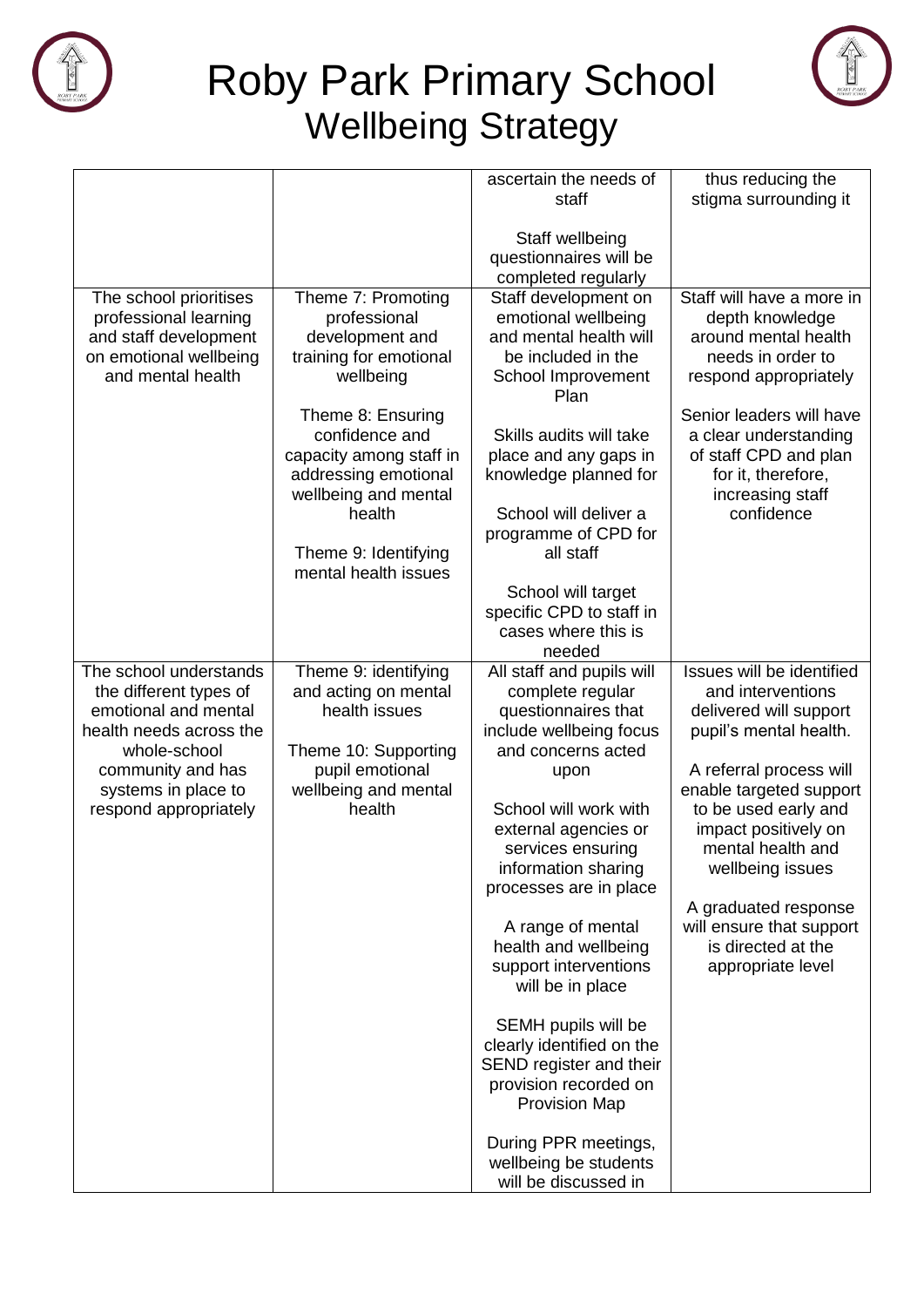



|                                                                                                                                                                   |                                                                                                           | order to evaluate need<br>and act early<br>Signposting list created<br>to share with staff and<br>parents and pupils<br>where appropriate                                                                                                                                               |                                                                                                                                                                           |
|-------------------------------------------------------------------------------------------------------------------------------------------------------------------|-----------------------------------------------------------------------------------------------------------|-----------------------------------------------------------------------------------------------------------------------------------------------------------------------------------------------------------------------------------------------------------------------------------------|---------------------------------------------------------------------------------------------------------------------------------------------------------------------------|
| The school actively<br>seeks the ongoing<br>participation of the<br>whole-school<br>community in its<br>approach to emotional<br>wellbeing and mental<br>health   | Theme 12: Engaging<br>the whole-school<br>community in emotional<br>wellbeing and mental<br>health issues | The views of staff,<br>pupils and parents will<br>be surveyed at regular<br>intervals<br>Family courses and<br>sessions will be<br>provided by the school<br>All members of the<br>school community will<br>take part in the mental<br>health and wellbeing<br>events held at school    | School will have a clear<br>understanding of the<br>needs of its pupils,<br>parents and staff.                                                                            |
| The school works in<br>partnership with other<br>schools, agencies and<br>available specialist<br>services to support<br>emotional wellbeing<br>and mental health |                                                                                                           | <b>AHT attends Wellbeing</b><br>forums, SENDCo and<br><b>Behaviour Lead</b><br>meetings to share good<br>practice of wellbeing<br>and mental health<br>support<br>A list of agencies and<br>services will be created<br>and shared with staff<br>and parents via the<br>school website. | The school will have a<br>strong network with<br>other schools and<br>agencies to share<br>approaches to<br>outstanding mental<br>health support for all<br>stakeholders. |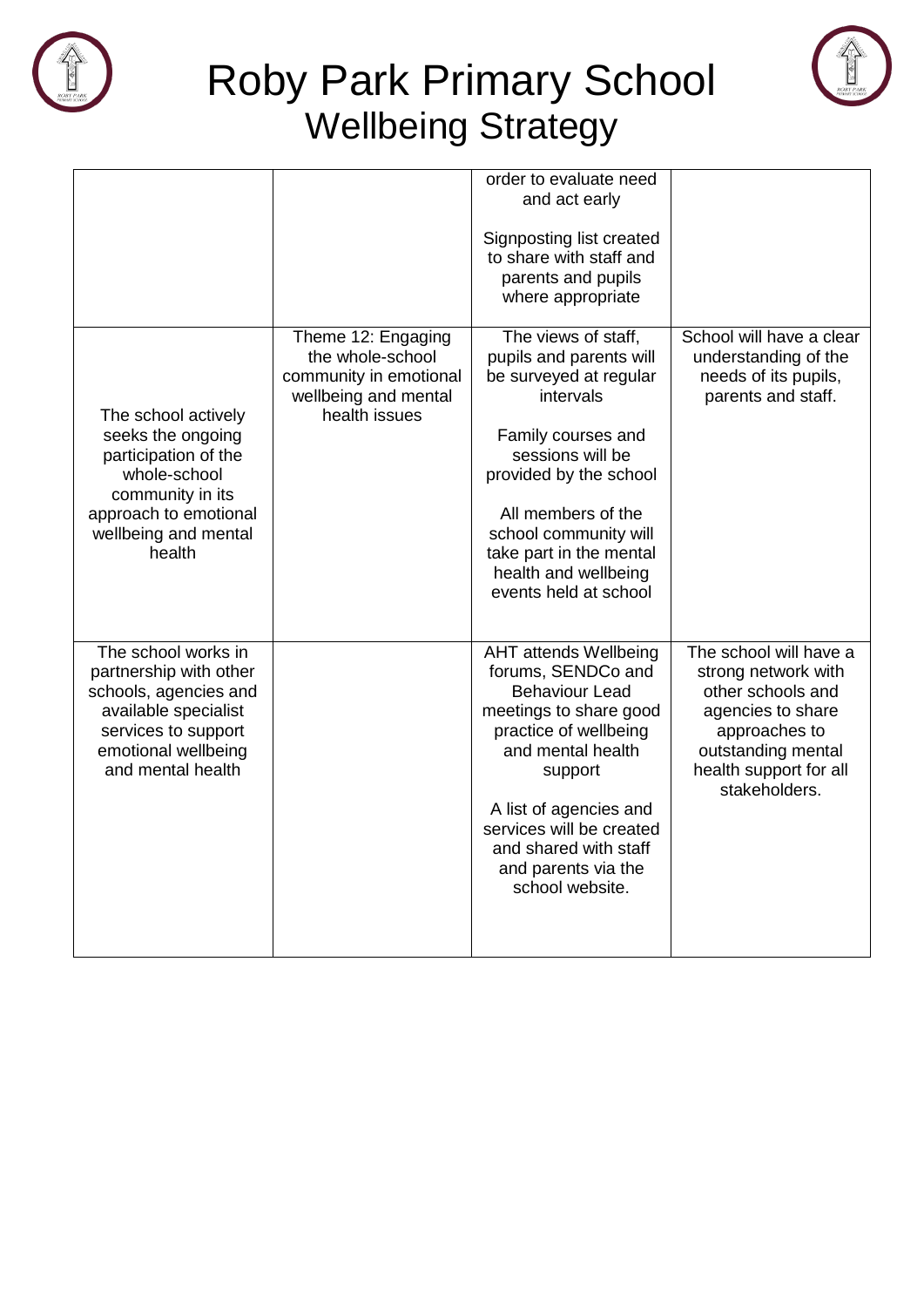



| <b>PUPIL</b>                                                                                                |              |                                                                                                          |                                                                                                                                                                                                   |                                                                                                                                                                                                                                                                                                                                                    |              |                                                                                                                                                                   |
|-------------------------------------------------------------------------------------------------------------|--------------|----------------------------------------------------------------------------------------------------------|---------------------------------------------------------------------------------------------------------------------------------------------------------------------------------------------------|----------------------------------------------------------------------------------------------------------------------------------------------------------------------------------------------------------------------------------------------------------------------------------------------------------------------------------------------------|--------------|-------------------------------------------------------------------------------------------------------------------------------------------------------------------|
| <b>QUESTION</b>                                                                                             | <b>SCORE</b> | <b>COMMENTS</b>                                                                                          | <b>ACTIONS</b><br><b>COMPLETED</b>                                                                                                                                                                | <b>COMMENTS</b>                                                                                                                                                                                                                                                                                                                                    | <b>SCORE</b> | <b>NEXT STEPS</b>                                                                                                                                                 |
| 1. I know about the<br><b>Wellbeing Award</b><br>for Schools                                                | 3.4          | Mrs Lyon<br>$\bullet$<br>explained more<br>Every teacher<br>$\bullet$<br>talked about it                 | Launched in<br>$\bullet$<br>assembly<br>Launched with<br>$\bullet$<br>parents on website,<br>newsletter and<br>social media                                                                       | I know this<br>$\bullet$<br>because of the<br>wellbeing<br>assembles<br>I have seen it<br>$\bullet$<br>around school                                                                                                                                                                                                                               | 3.7          | <b>Share verification</b><br>results<br><b>Continue to</b><br>reference the award<br>either through<br>continuing to work<br>towards gaining it or<br>maintaining |
| 2. In our school we<br>learn about how<br>important it is to<br>talk about our<br>feelings and<br>emotions. | 4            | • Do it more often<br>• We should talk<br>about it more<br>I want to learn<br>$\bullet$<br>more about it | Introduced worry<br>boxes/monsters<br>PHSE has a high<br>focus on feelings<br>and emotions<br>Several wellbeing<br>$\bullet$<br>support groups<br><b>SMSC</b> focus<br>$\bullet$<br>through texts | <b>Because with Mrs</b><br>$\bullet$<br>Tucker we do<br>mindfulness and<br>we talk about it<br>then<br>We talk a lot<br>$\bullet$<br>There is a small<br>group with me in it<br>called 'Mrs Lyon's<br>Laughing time'<br>and we always<br>say it's best to<br>share our<br>emotions.<br>Because I get lots<br>of help with my<br>feelings in class. | 4.6          | <b>Continue to teach</b><br>about mental health<br>through PHSE<br>lessons and<br>incidentally                                                                    |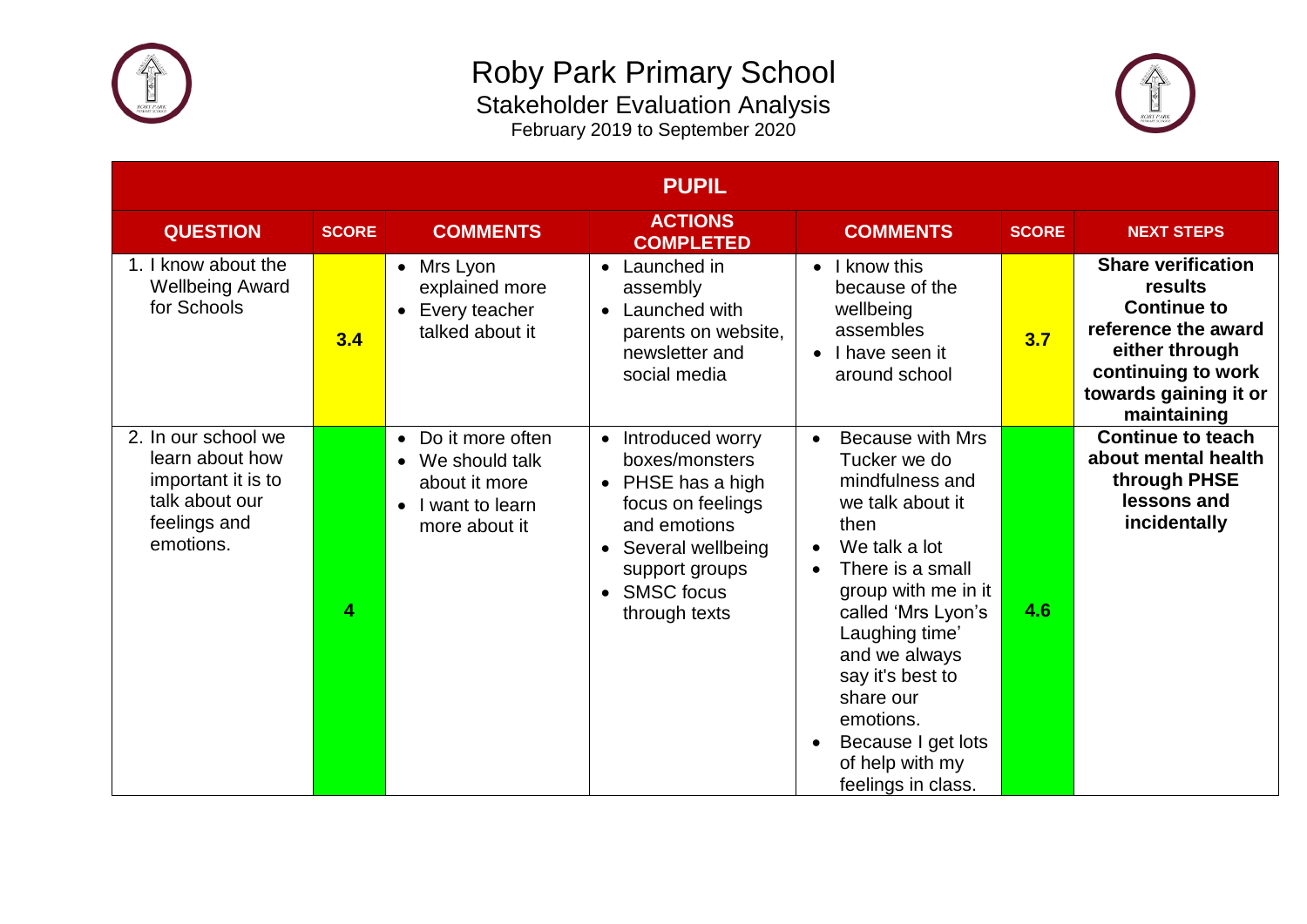



| 3. I believe I can                                                     |     | Maybe actually                                                                                                               | AHT non class<br>$\bullet$                                                                                                                   | We learn to talk to<br>$\bullet$<br>a teacher if we<br>have a problem<br>Yes, because I<br>$\bullet$                                                                                                                                                                                                                |     | Increase role of                                                                                   |
|------------------------------------------------------------------------|-----|------------------------------------------------------------------------------------------------------------------------------|----------------------------------------------------------------------------------------------------------------------------------------------|---------------------------------------------------------------------------------------------------------------------------------------------------------------------------------------------------------------------------------------------------------------------------------------------------------------------|-----|----------------------------------------------------------------------------------------------------|
| make a difference<br>if someone else is<br>feeling happy or<br>worried | 4.4 | have somewhere<br>to go or someone<br>to talk to<br>We had a<br>learning mentor                                              | based<br><b>PHSE</b> curriculum<br>$\bullet$<br>redesigned to<br>enhance<br>children's<br>understanding of<br>how they can help<br>others    | know how it<br>feelings to be<br>worried and<br>unhappy at school<br>if my friends were<br>upset I would try<br>and help them<br>though it<br>Because it is good<br>to help people<br>because you treat<br>people how you<br>want to be treated<br>I would listen to<br>them<br>You can by going<br>to your friends | 4.5 | Wellbeing<br><b>Champions in KS2</b>                                                               |
| 4. My school really<br>cares about me<br>and how I am<br>feeling       | 4.4 | • Spend more time to<br>talk to them<br>Take us out of class<br>for a bit<br>Go and see<br>someone if I am<br>angry or upset | Covid 19 Lockdown<br>weekly welfare<br>calls to every pupil<br>by their class<br>teacher<br>Whole school<br>approach to<br>allowing children | They always help<br>my emotions my<br>stress and anxiety.<br>They always find a<br>way to help me.<br>Because they ask<br>you if you feel sad<br>or happy and they                                                                                                                                                  | 4.6 | Continue to use a<br>whole school<br><b>Emotion Coaching</b><br>approach to<br>children's feelings |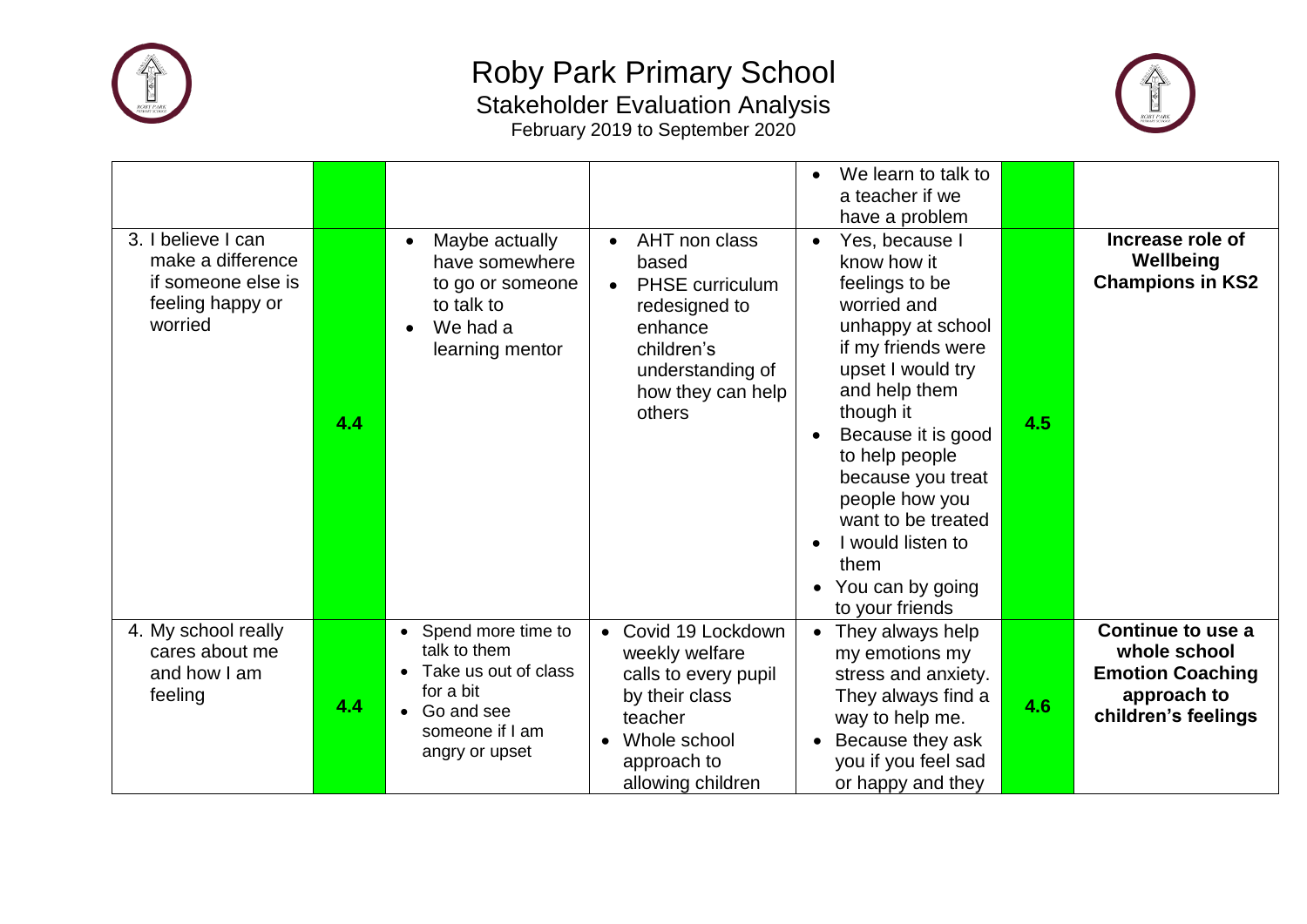



|                                                                                  |     | • If we could have<br>more time to talk<br>about our feelings                                                                                                                                      | opportunities to<br>discuss feelings<br><b>Emotion Coaching</b><br>approach to dealing<br>with pupils who are<br>upset, distressed,<br>angry etc<br>$PHSE - a greater$<br>$\bullet$<br>focus on discussion | listen to you if you<br>have a problem<br>Always know I can<br>$\bullet$<br>talk to a teacher or<br>my friends and I<br>know that they will<br>be able to give me<br>advice and/or fix<br>my problems and<br>will give me time<br>and space the will<br>always listen to my<br>problems<br>All the staff are<br>$\bullet$<br>caring and help us<br>all the time when<br>we feel unsafe and<br>unhappy |     |                                           |
|----------------------------------------------------------------------------------|-----|----------------------------------------------------------------------------------------------------------------------------------------------------------------------------------------------------|------------------------------------------------------------------------------------------------------------------------------------------------------------------------------------------------------------|-------------------------------------------------------------------------------------------------------------------------------------------------------------------------------------------------------------------------------------------------------------------------------------------------------------------------------------------------------------------------------------------------------|-----|-------------------------------------------|
| 5. My school really<br>cares about all its<br>pupils and how<br>they are feeling | 4.5 | They definitely<br>$\bullet$<br>show us they care<br>when we are upset<br>They could speak<br>$\bullet$<br>more to the<br>worried children<br>Have a 1:1 teacher<br>$\bullet$<br>you can chat with | Covid 19 Lockdown<br>$\bullet$<br>weekly welfare<br>calls to every pupil<br>by their class<br>teacher<br>Whole school<br>approach to<br>allowing children<br>opportunities to<br>discuss feelings          | They do care about<br>all of us because<br>we tell them how<br>we feel<br>When we come in<br>to the classroom of<br>a morning the<br>teacher she/he<br>says good morning<br>how are you                                                                                                                                                                                                               | 4.6 | <b>Continue to build</b><br>relationships |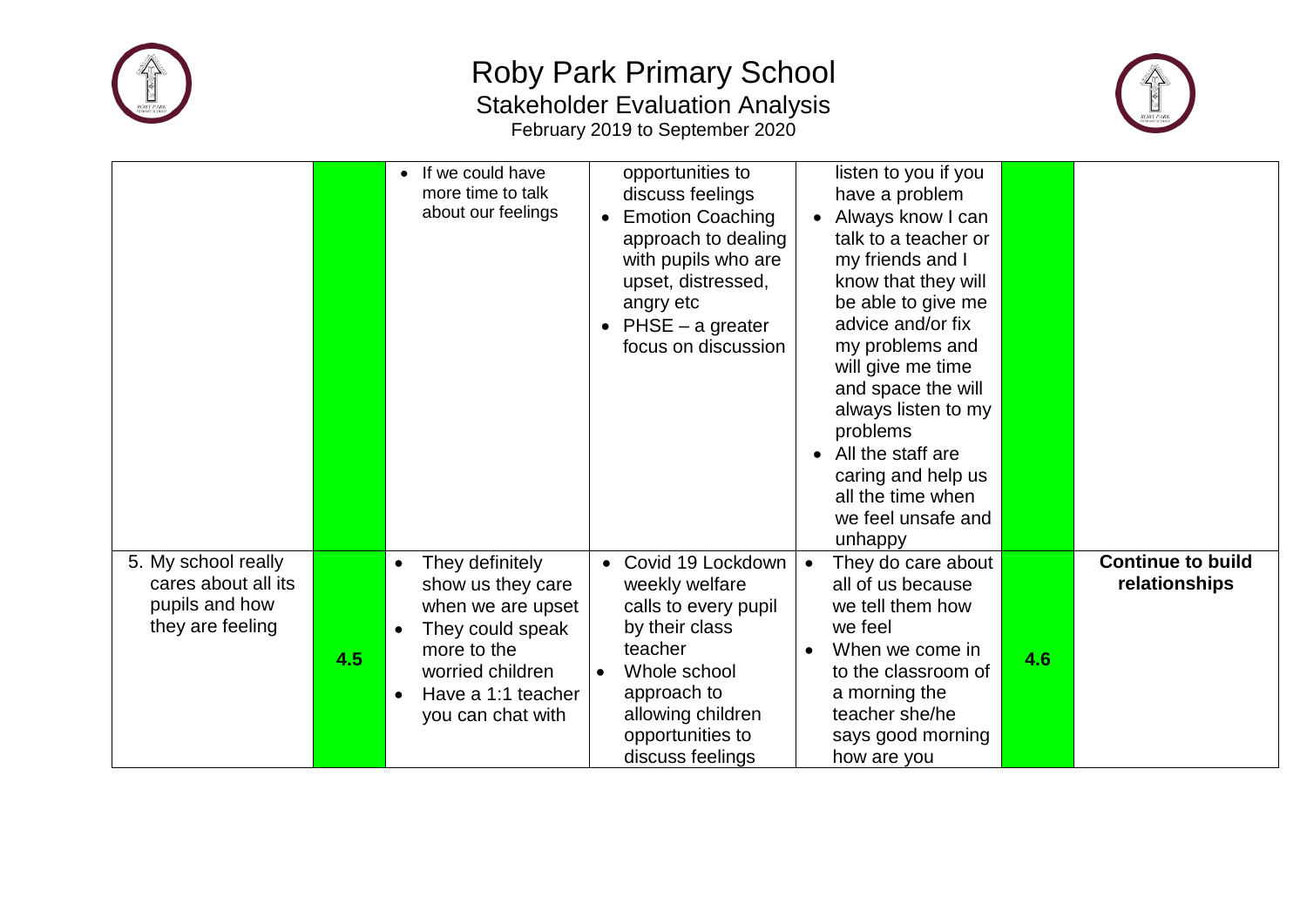



|                                                                                           |     |                                                                                                                                                       | <b>Emotion Coaching</b><br>$\bullet$<br>approach to<br>dealing with pupils<br>who are upset,<br>distressed, angry<br>etc<br>A fair and<br>consistent<br>behaviour policy                                                                      | $\bullet$<br>$\bullet$              | I see teachers<br>sometimes take<br>children<br>somewhere to<br>calm down if<br>they're upset<br>Because they<br>always make sure<br>we are happy                                                                                                                                                                                                                                    |   |                                           |
|-------------------------------------------------------------------------------------------|-----|-------------------------------------------------------------------------------------------------------------------------------------------------------|-----------------------------------------------------------------------------------------------------------------------------------------------------------------------------------------------------------------------------------------------|-------------------------------------|--------------------------------------------------------------------------------------------------------------------------------------------------------------------------------------------------------------------------------------------------------------------------------------------------------------------------------------------------------------------------------------|---|-------------------------------------------|
| 6. If needed, I would<br>feel comfortable<br>talking about how<br>am feeling at<br>school | 3.8 | I would like to talk<br>$\bullet$<br>to Mrs Lyon or<br>someone like that<br>Maybe have an<br>$\bullet$<br>area to talk about it<br>or talk to someone | Open door policy<br>$\bullet$<br>with AHT<br>Worry boxes and<br>$\bullet$<br>monster<br>Wellbeing support<br>$\bullet$<br>groups<br>Wellbeing alerts on<br>$\bullet$<br>Pupil and parent<br>$\bullet$<br>wellbeing section<br>on Class Charts | $\bullet$<br>$\bullet$<br>$\bullet$ | If I need to I would<br>be able to talk<br>about my feelings<br>with Mrs Reid or<br>Mrs Lyon or Mrs<br>Wardle but<br>sometimes I don't<br>feel comfortable to<br>and it's hard to<br>describe why<br>Yes because you<br>can just talk to any<br>of the staff<br>I will talk to<br>teachers if I feel I<br>want to but it<br>depends<br>sometimes<br>because if its<br>private I like | 4 | <b>Continue to build</b><br>relationships |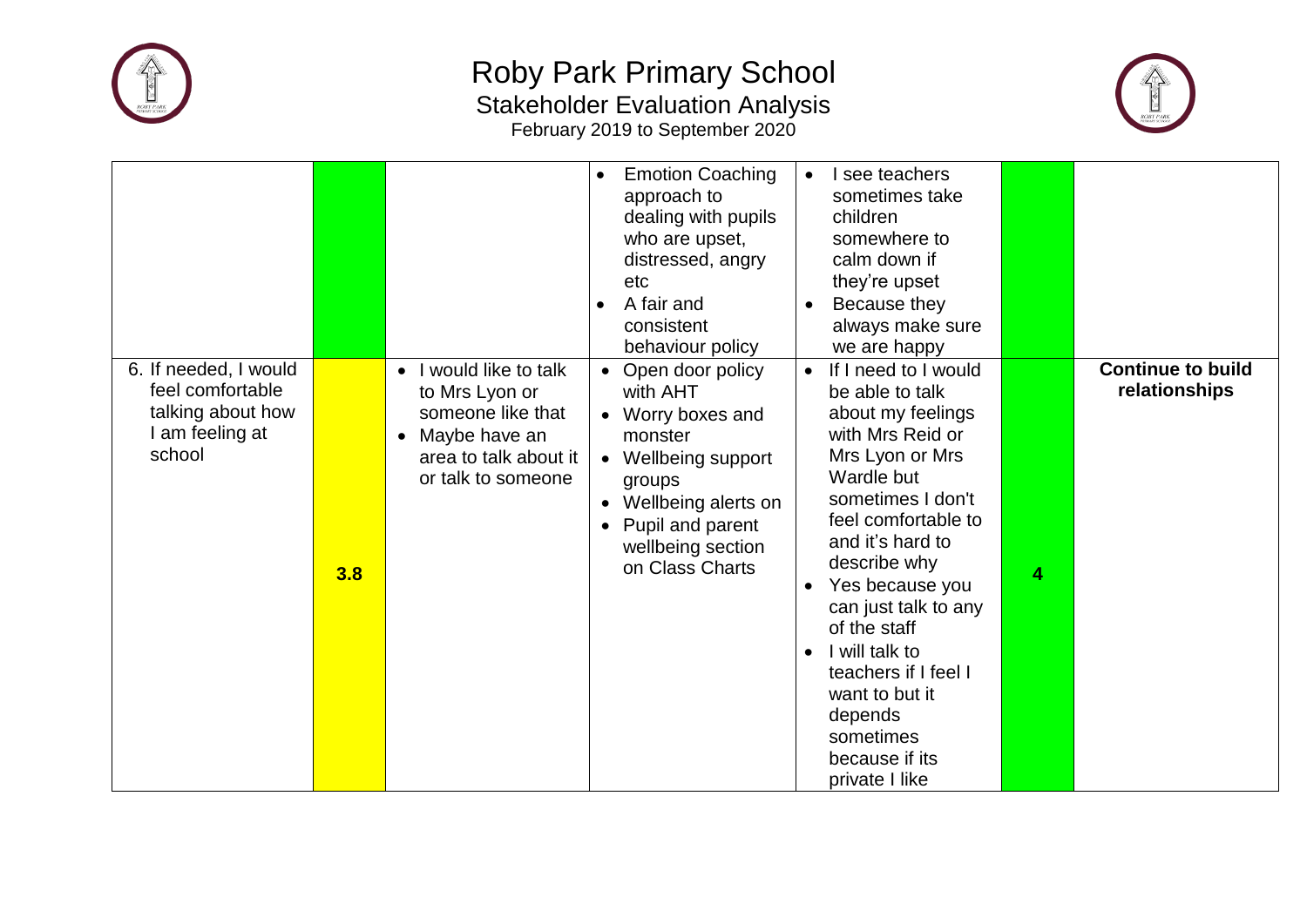



|                                                                                          |     |                                                                                                                                                       |                                                                                                                                                                                                                                                                             | keeping it to myself<br>but if it is not<br>helping me then I<br>will                                                                                                                                                                                                 |     |                                                                                                                                               |
|------------------------------------------------------------------------------------------|-----|-------------------------------------------------------------------------------------------------------------------------------------------------------|-----------------------------------------------------------------------------------------------------------------------------------------------------------------------------------------------------------------------------------------------------------------------------|-----------------------------------------------------------------------------------------------------------------------------------------------------------------------------------------------------------------------------------------------------------------------|-----|-----------------------------------------------------------------------------------------------------------------------------------------------|
| 7. My teachers know<br>when I am feeling<br>happy or worried                             | 3.9 | • Sometimes I just<br>need to go<br>somewhere by<br>myself or with<br>friends.<br>If teachers asked<br>$\bullet$<br>you every morning<br>how you feel | Introduced feelings<br>$\bullet$<br>thermometers for<br>key children<br>Worry<br>$\bullet$<br>boxes/monsters<br>Pupil and parent<br>wellbeing section<br>on Class Charts                                                                                                    | They'll just call us<br>$\bullet$<br>out and ask if we<br>are okay, and if we<br>say no they will<br>talk to us until we<br>are okay.<br>Because they ask<br>$\bullet$<br>what is wrong                                                                               | 4.3 | <b>Extend feelings</b><br>thermometers to<br>more children<br><b>Respond to Class</b><br><b>Charts wellbeing</b><br>responses<br>consistently |
| 8. I am able to get<br>help at school<br>when I am feeling<br>worried or<br>unhappy      | 4.1 | They could see me<br>$\bullet$<br>If they know let the<br>$\bullet$<br>kid say first<br>Speak when we<br>$\bullet$<br>ask                             | Use of worry<br>boxes/monster<br>Groups<br>$\bullet$<br>5 scale<br>Indicator cards<br>$\bullet$<br>Pupil and parent<br>wellbeing section<br>on Class Charts<br>AHT open door<br>$\bullet$<br>policy<br>Wellbeing groups<br>$\bullet$<br><b>Emotion Coaching</b><br>approach | When I tell the<br>$\bullet$<br>teacher they help<br>me or speak to me<br>about it.<br>Yes because they<br>$\bullet$<br>give me time to<br>have some space<br>My friends help me<br>$\bullet$<br>when I am angry<br>sometimes or a bit<br>worried or possibly<br>sad. | 4.6 | <b>Respond to Class</b><br><b>Charts wellbeing</b><br>responses<br>consistently                                                               |
| 9. The school really<br>cares about what I<br>think and listens to<br>what I have to say | 4.3 | • If they listened<br>more<br>Listen more<br>$\bullet$<br>carefully                                                                                   | Wellbeing included<br>$\bullet$<br>on all pupil voice<br>activities including<br>learning reviews,                                                                                                                                                                          | They always listen<br>to me and other<br>pupils                                                                                                                                                                                                                       | 4.6 | Wellbeing<br><b>Champions have an</b><br>expanded role in<br>school                                                                           |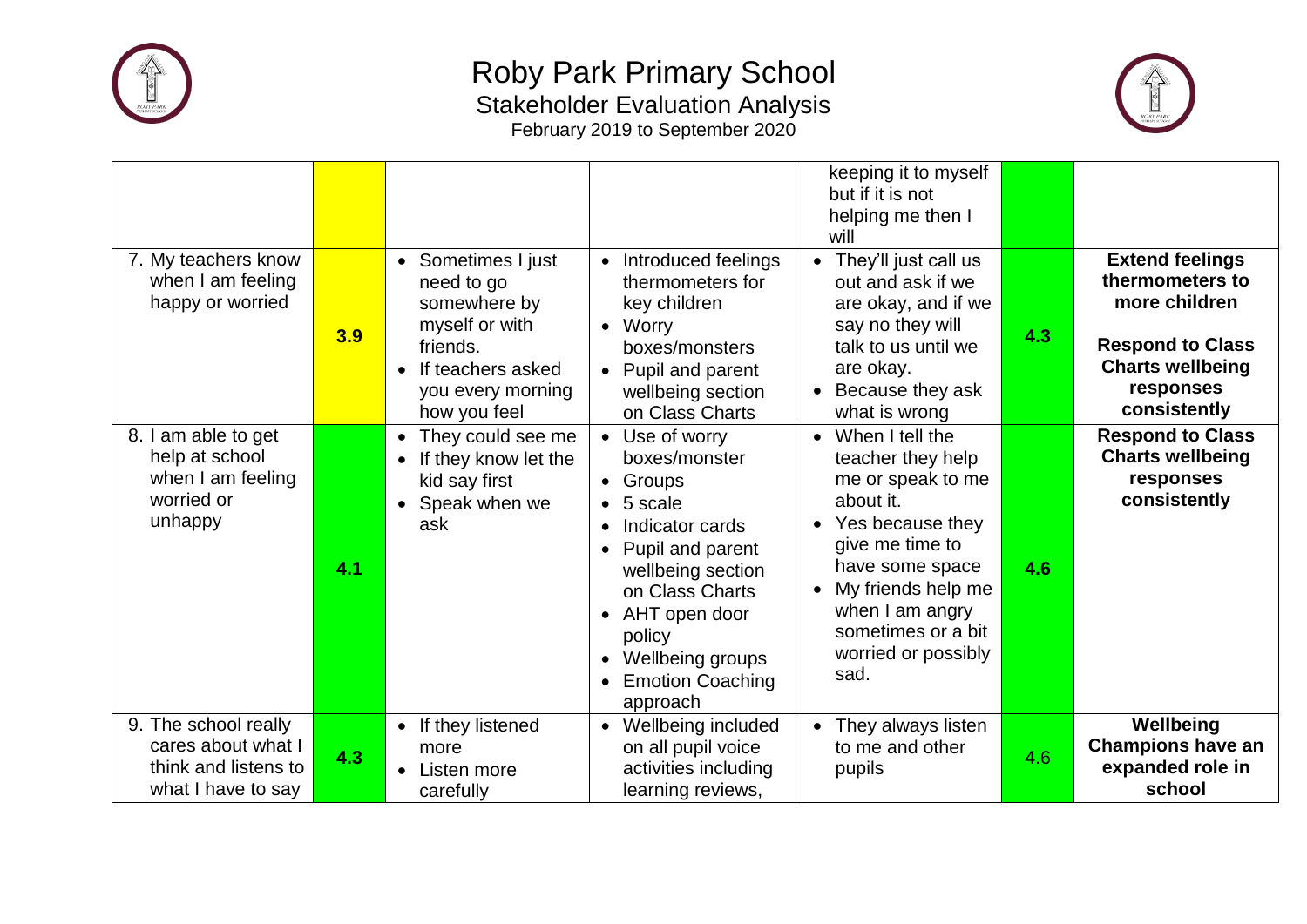



| <b>School Council and</b><br>questionnaires | $\bullet$ The<br>teacher/friends will<br>always listen to my<br>suggestions and<br>may give me ideas<br>to improve and<br>make a positive<br>impact to my idea<br>• They will listen and | You said, we did<br>approach to<br>questionnaires and<br>school<br>council/wellbeing<br>meetings |
|---------------------------------------------|------------------------------------------------------------------------------------------------------------------------------------------------------------------------------------------|--------------------------------------------------------------------------------------------------|
|                                             | pay attention<br>Yes because that's<br>$\bullet$<br>what they have to<br>do to keep us<br>happy and that's<br>how we get<br>education.                                                   |                                                                                                  |

| <b>PARENT</b>                                                               |              |                                                                                                                              |                                                                                       |                                                                                                    |              |                                                                                                                                                                |  |
|-----------------------------------------------------------------------------|--------------|------------------------------------------------------------------------------------------------------------------------------|---------------------------------------------------------------------------------------|----------------------------------------------------------------------------------------------------|--------------|----------------------------------------------------------------------------------------------------------------------------------------------------------------|--|
| <b>QUESTION</b>                                                             | <b>SCORE</b> | <b>COMMENTS</b>                                                                                                              | <b>ACTIONS</b><br><b>COMPLETED</b>                                                    | <b>COMMENTS</b>                                                                                    | <b>SCORE</b> | <b>NEXT STEPS</b>                                                                                                                                              |  |
| have been<br>informed about<br>the Wellbeing<br>Award for<br><b>Schools</b> | 2.5          | • We had some<br>information sent<br>home to read<br>$\bullet$ If more<br>information was<br>on display or on<br>the website | Website updated<br>Facebook<br><b>Newsletters</b><br>Emails<br><b>Wellbeing Forum</b> | • Updates via social<br>media and<br>newsletters<br>There was a<br>meeting at school<br>about this | 4.4          | <b>Share verification</b><br>results<br><b>Continue to reference</b><br>the award either<br>through continuing to<br>work towards gaining it<br>or maintaining |  |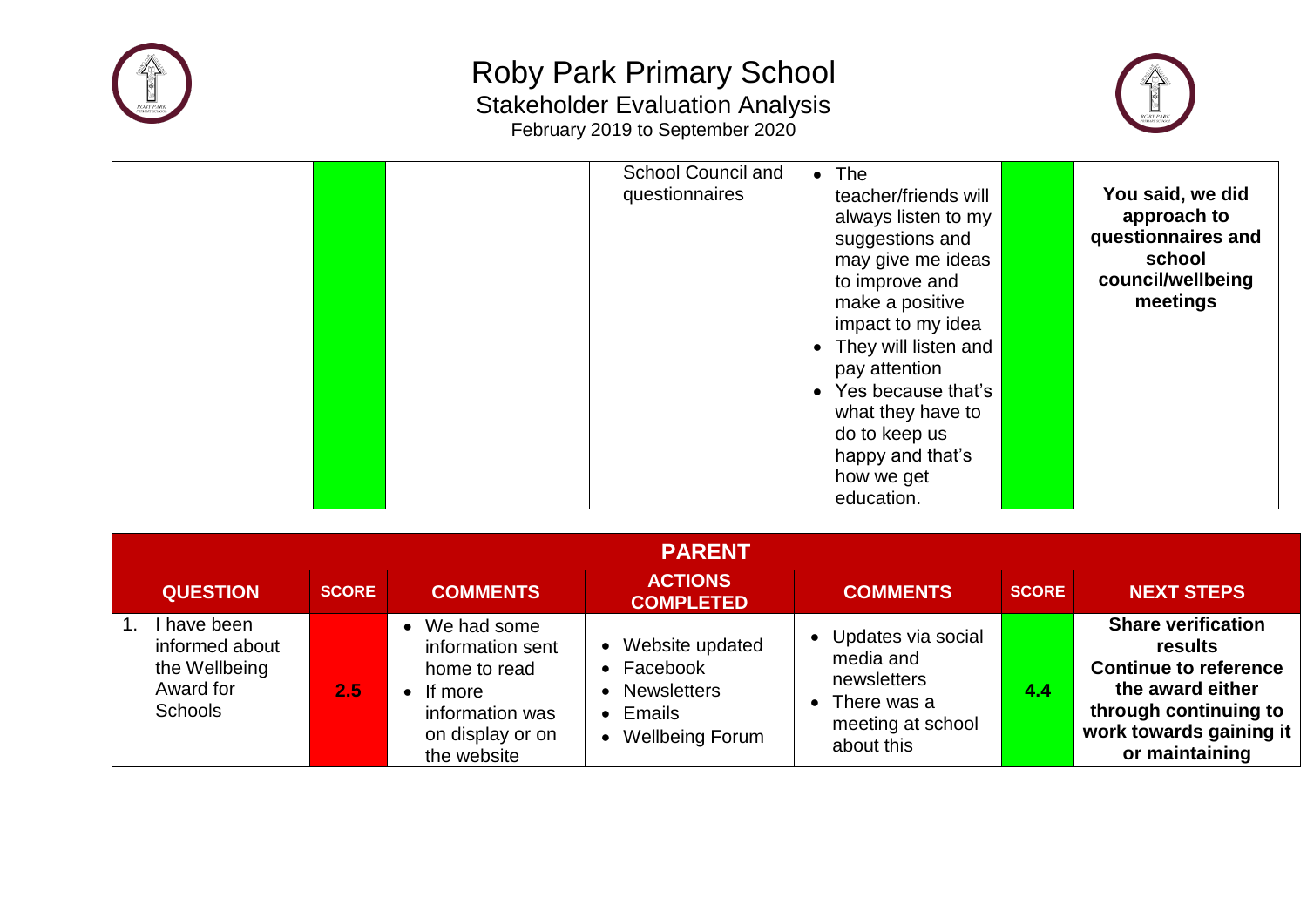



| 2.<br>I have a good<br>understanding of<br>the importance of<br>emotional<br>wellbeing and<br>mental health on<br>my child's<br>performance at<br>school            | 4.9 | If you are happy,<br>$\bullet$<br>you learn better<br>and feel better.<br>• Feeling supported<br>and understood is<br>a protective factor<br>in children who<br>have poor mental<br>health                             | • Facebook and<br>newsletter posts<br>• Wellbeing forums<br>Workshops<br>• Family clubs<br>Shared online<br>courses with<br>parents                                                                                      | The school have<br>$\bullet$<br>spoken to the<br>families about this<br>and handed out<br>leaflets to help us<br>with our children.                                                                                                                      | 4.6 | <b>Continue Wellbeing</b><br>forums<br><b>Share</b><br>websites/courses<br><b>Hold parent courses</b><br>when able      |
|---------------------------------------------------------------------------------------------------------------------------------------------------------------------|-----|------------------------------------------------------------------------------------------------------------------------------------------------------------------------------------------------------------------------|--------------------------------------------------------------------------------------------------------------------------------------------------------------------------------------------------------------------------|----------------------------------------------------------------------------------------------------------------------------------------------------------------------------------------------------------------------------------------------------------|-----|-------------------------------------------------------------------------------------------------------------------------|
| 3.<br>I understand my<br>contribution in<br>promoting<br>emotional<br>wellbeing and<br>mental health<br>within school                                               | 4.2 | • We had a point of<br>contact at the<br>school                                                                                                                                                                        | • Invited to be part of<br>change team<br><b>Wellbeing forums</b><br>$\bullet$<br>Dedicated<br>wellbeing email<br>address<br><b>Newsletters</b>                                                                          | The way you talk to<br>$\bullet$<br>your child, parents<br>and teachers has<br>an effect on them.                                                                                                                                                        | 4.3 | <b>Expand Wellbeing</b><br>Champion role in<br>school to include more<br>parents<br><b>Continue Wellbeing</b><br>forums |
| Everyone<br>4.<br>involved with the<br>school needs to<br>support and look<br>out for each other<br>when it comes to<br>emotional<br>wellbeing and<br>mental health | 3.9 | Incorporate into<br>$\bullet$<br>assemblies, have<br>a designated<br>teacher with clear<br>visuals displayed<br>for the children<br>whom they can<br>talk to about their<br>problems,<br>however trivial<br>they seem. | Wellbeing drop in<br>sessions<br>• Posters around<br>school<br>• 5 ways to wellbeing<br>Kindness calendar<br><b>PHSE lessons</b><br>Food parcels<br>Support to get<br>pupils to school<br>Christmas present<br>donations | • They work as a<br>team and help<br>others who are<br>struggling<br>I am so happy with<br>$\bullet$<br>the collaboration of<br>Roby Park, the<br>effort they put into<br>everything. My<br>daughter is so<br>happy in school<br>and feels<br>supported. | 4.6 | <b>Expand Wellbeing</b><br>Champion role in<br>school to include more<br>parents                                        |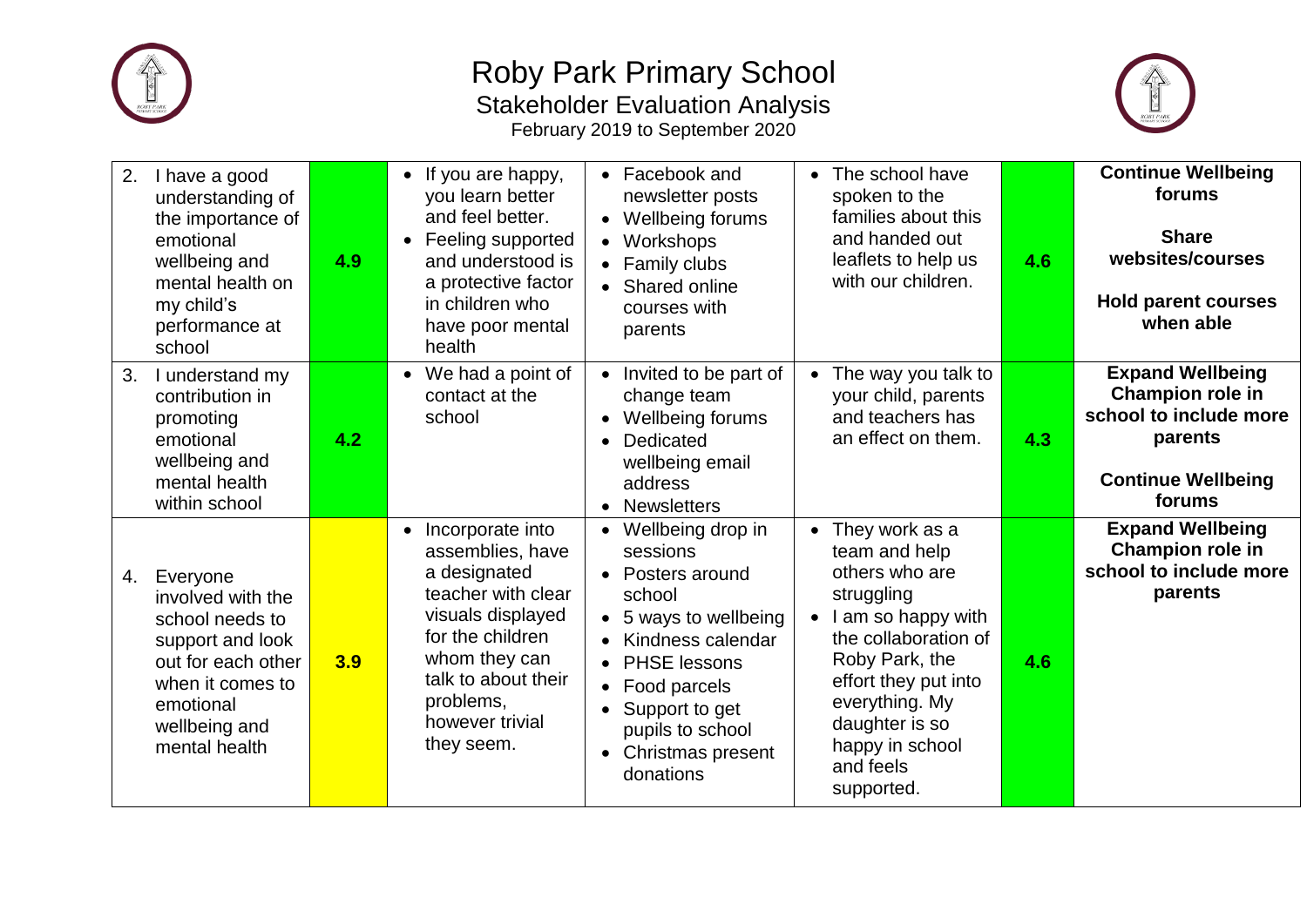



| The school really<br>5.<br>cares about the<br>emotional<br>wellbeing and<br>mental health of<br>everyone<br>involved with the<br>school | 4   | More parents and<br>carers got<br>involved in<br>supporting school<br>• Stop with belittling<br>and sarcasm  | • Covid 19 welfare<br>checks<br>• Support for families<br>who are in need of<br>food<br>• Supporting children<br>to get to school<br><b>Emotion Coaching</b><br>training for all staff                                      | The school meets<br>$\bullet$<br>everyone's needs<br>• Always a lot of<br>support<br>• School are great<br>with<br>communicating<br>with parents                                 | 4.5 | <b>Continue to build</b><br>relationships                                                                                       |
|-----------------------------------------------------------------------------------------------------------------------------------------|-----|--------------------------------------------------------------------------------------------------------------|-----------------------------------------------------------------------------------------------------------------------------------------------------------------------------------------------------------------------------|----------------------------------------------------------------------------------------------------------------------------------------------------------------------------------|-----|---------------------------------------------------------------------------------------------------------------------------------|
| It is clear that<br>6.<br>emotional<br>wellbeing is<br>valued and<br>important across<br>the school                                     | 4   | They are always<br>$\bullet$<br>striving to improve                                                          | • Highlighted in<br>newsletters<br>• Facebook posts<br>Club offer<br>Interventions<br>$\bullet$<br>All staff trained in<br>$\bullet$<br>aspects of mental<br>health<br>• Targeted training<br>where specific<br>needs arise | Lots of offer<br>$\bullet$<br>Very clear and<br>helpful                                                                                                                          | 4.7 | <b>Continue parent</b><br>sessions<br><b>Hold parent courses</b><br>when able                                                   |
| The school<br>7.<br>actively<br>encourages<br>parents to be<br>open about how<br>they and their<br>children are<br>feeling              | 3.6 | am not aware<br>$\bullet$<br>Never been asked<br>I don't feel I have<br>$\bullet$<br>ever been<br>encouraged | • Wellbeing a main<br>focus of parents'<br>evenings<br>• COVID-19 welfare<br>checks<br>• Class Charts<br>wellbeing for<br>parents, pupils and                                                                               | • School are always<br>there to listen<br>They make<br>$\bullet$<br>everyone feel<br>welcome<br>• As my child is your<br>main priority, I'd<br>say that you have<br>been open to | 4.1 | <b>Promote wellbeing</b><br>across all platforms<br><b>Respond to Class</b><br><b>Charts wellbeing</b><br>section consistently. |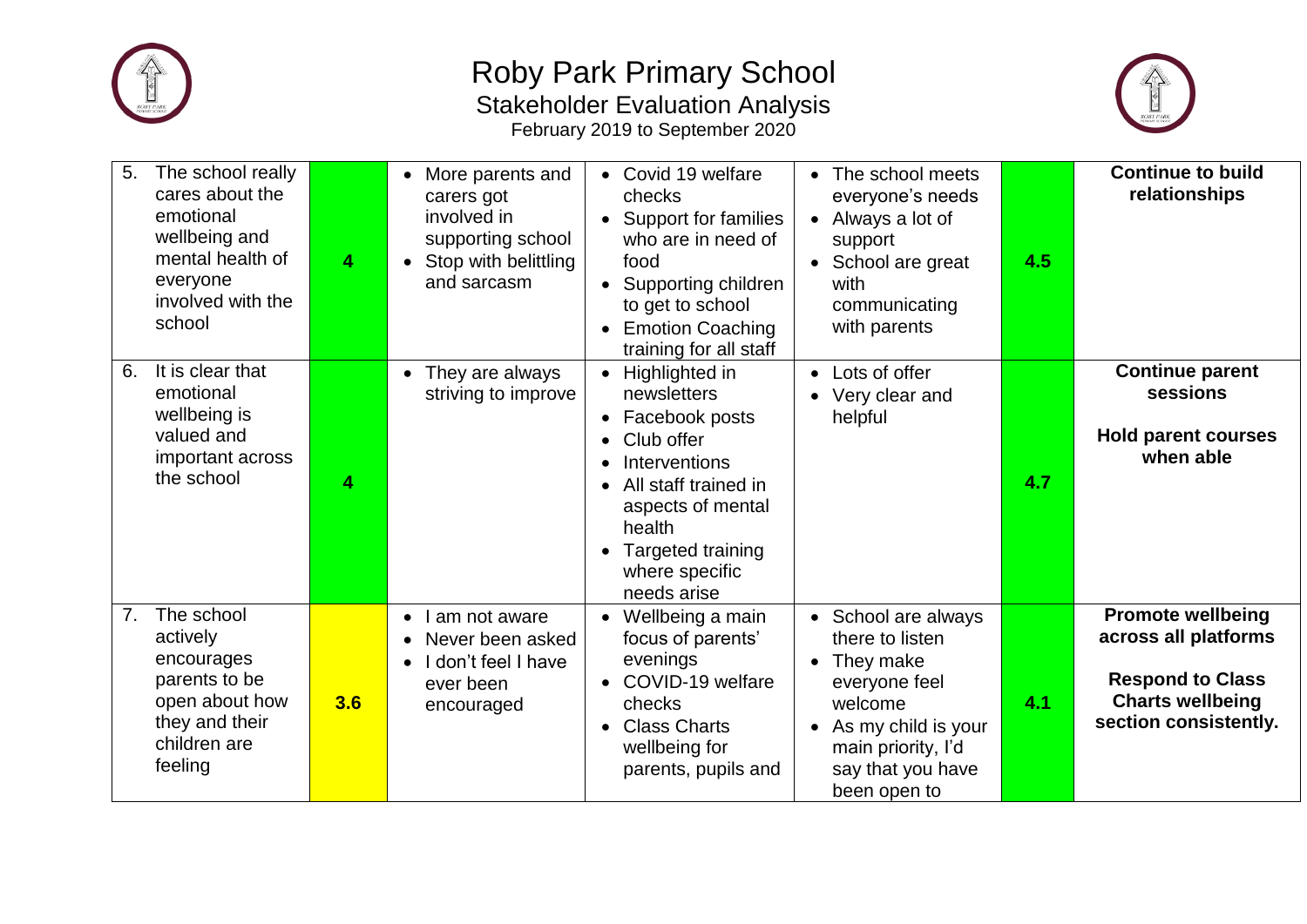



|                                                                                                                                           |     |                                                                                                                                         | staff to comment<br>on<br><b>PHSE</b> curriculum<br>redesigned<br>$\bullet$ Worry<br>monsters/boxes<br>Feeling charts in<br>classes<br>Open door policy<br>with AHT for<br>parents and staff<br>• Wellbeing coffee<br>mornings | listening and the<br>new wellbeing<br>section on the<br>app is a good<br>idea.                                                                                                                                                                |     |                                                                                                              |
|-------------------------------------------------------------------------------------------------------------------------------------------|-----|-----------------------------------------------------------------------------------------------------------------------------------------|--------------------------------------------------------------------------------------------------------------------------------------------------------------------------------------------------------------------------------|-----------------------------------------------------------------------------------------------------------------------------------------------------------------------------------------------------------------------------------------------|-----|--------------------------------------------------------------------------------------------------------------|
| If needed, I<br>8.<br>would feel<br>comfortable<br>talking about my<br>own emotional<br>wellbeing and<br>mental health<br>with the school | 4.1 | • We could talk but<br>not always in<br>group settings as<br>sometimes people<br>are more<br>comfortable<br>saying things in<br>privacy | • Open door policy<br>with AHT for<br>parents<br>• Wellbeing coffee<br>mornings<br>Wellbeing email<br>address<br>• COVID-19 welfare<br>checks                                                                                  | • The teachers ask<br>after our wellbeing<br>also<br>I am comfortable<br>$\bullet$<br>sharing my<br>wellbeing. It's<br>encouraged other<br>people to share.<br>Not entirely<br>$\bullet$<br>surebut knowing<br>the offer is there is<br>nice. | 3.8 | <b>Continue approach</b><br><b>Ensure parent</b><br>wellbeing has a focus<br>in any meetings about<br>pupils |
| If needed, I<br>9.<br>would feel<br>comfortable<br>talking about my                                                                       | 4.6 | • My child has a<br>mentor in school<br>Your concerns<br>$\bullet$<br>were not                                                          | • Wellbeing email<br>address<br>• COVID-19 welfare<br>checks                                                                                                                                                                   | I have always been<br>able to speak to<br>the teacher if need<br>be                                                                                                                                                                           | 4.7 | <b>Promote Class Charts,</b><br>wellbeing email<br>address and                                               |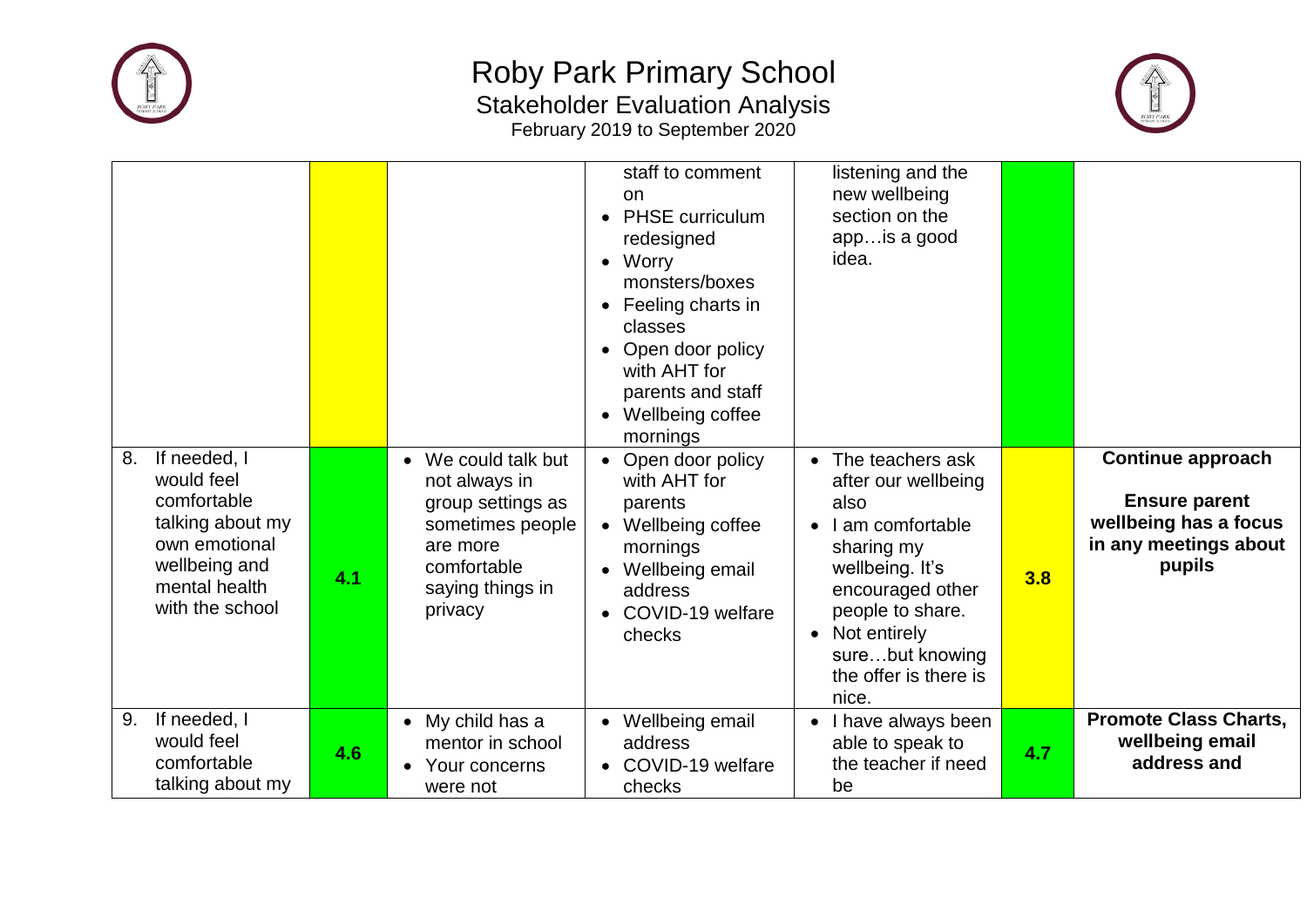



| child's emotional<br>wellbeing and<br>mental health<br>with the school                                                                      |     | dismissed with 'I<br>don't have time to<br>do that.'                                                                                                                                          | Open door policy<br>with AHT for<br>parents<br>Wellbeing coffee<br>mornings<br>• AHT responsibility<br>for wellbeing (non<br>teaching)<br><b>Class Charts</b><br>wellbeing<br>Class teacher<br>accessible via<br>telephone<br><b>Parents evening</b><br>wellbeing focus | The teachers are<br>$\bullet$<br>always there with a<br>listening ear if we<br>have problems with<br>our children<br>• My child's welfare<br>is a joint concern<br>and you have<br>always been<br>approachable with<br>any concerns,<br>however trivial. |   | discussions with class<br>teachers                                                |
|---------------------------------------------------------------------------------------------------------------------------------------------|-----|-----------------------------------------------------------------------------------------------------------------------------------------------------------------------------------------------|-------------------------------------------------------------------------------------------------------------------------------------------------------------------------------------------------------------------------------------------------------------------------|----------------------------------------------------------------------------------------------------------------------------------------------------------------------------------------------------------------------------------------------------------|---|-----------------------------------------------------------------------------------|
| 10. The school seeks<br>out and listens to<br>my views and<br>needs about its<br>approach to<br>emotional<br>wellbeing and<br>mental health | 3.3 | $\bullet$ We had<br>information on<br>how to help<br>$\bullet$ I don't feel fully<br>informed of<br>school's policy on<br>mental health but<br>would be happy to<br>be involved if<br>needed. | Website<br>Wellbeing forums<br>Wellbeing coffee<br>mornings<br>• Facebook posts<br>Questionnaires<br>• Feedback sheets                                                                                                                                                  | The school is<br>$\bullet$<br>amazing and helps<br>others meet their<br>needs                                                                                                                                                                            | 4 | You said, we did<br>approach to<br>questionnaires that are<br>shared with parents |

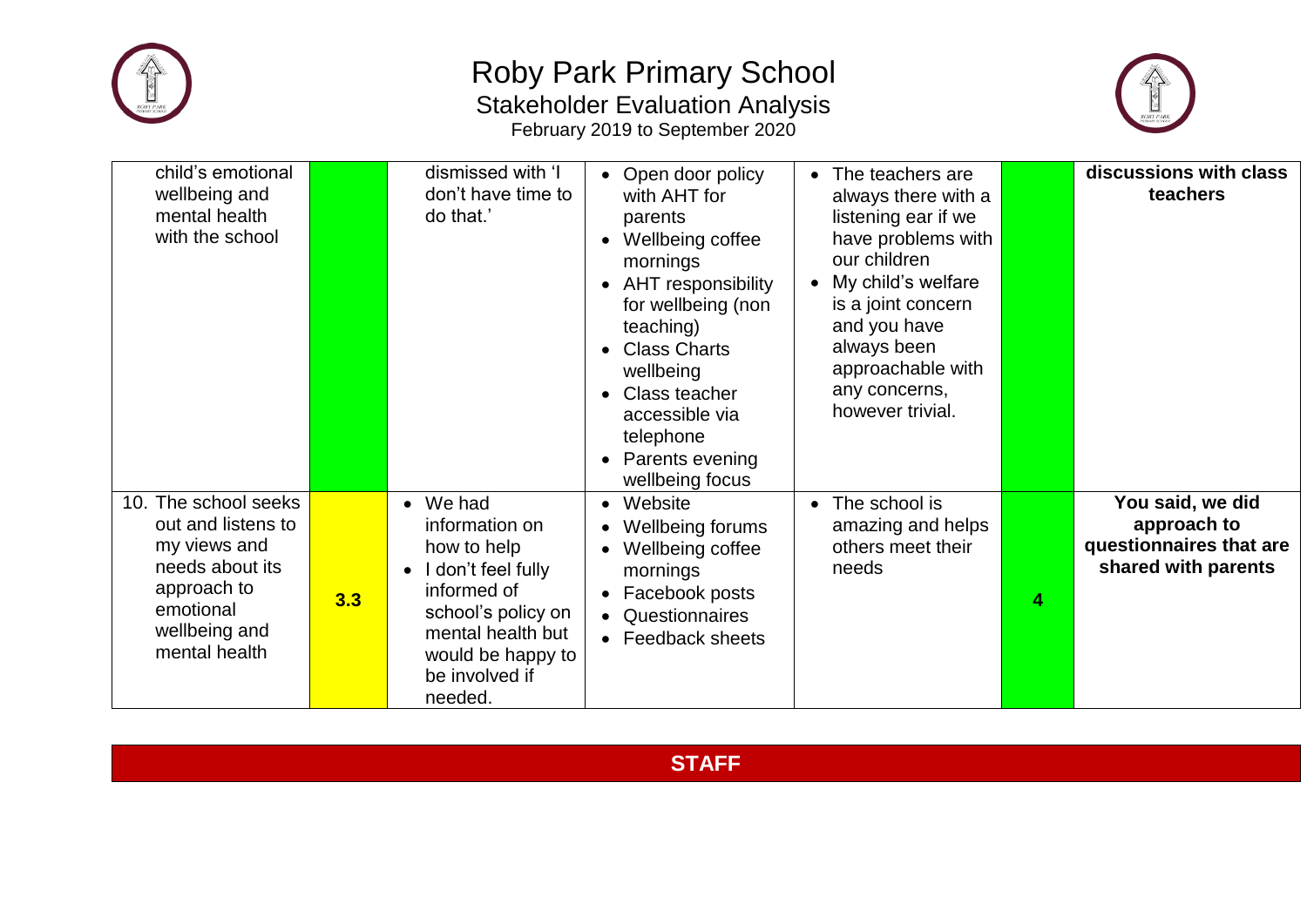



| <b>QUESTION</b>                                                                                                                                    | <b>SCORE</b> | <b>COMMENTS</b>                                                                                                                                                           | <b>ACTIONS</b><br><b>COMPLETED</b>                                                                                                                                                                                                                                                                                                                                                            | <b>COMMENTS</b>                                                                                                                                                                                                                                                                                                                                                                                                                                                                           | <b>SCORE</b> | <b>NEXT STEPS</b>                                                                                                                                                             |
|----------------------------------------------------------------------------------------------------------------------------------------------------|--------------|---------------------------------------------------------------------------------------------------------------------------------------------------------------------------|-----------------------------------------------------------------------------------------------------------------------------------------------------------------------------------------------------------------------------------------------------------------------------------------------------------------------------------------------------------------------------------------------|-------------------------------------------------------------------------------------------------------------------------------------------------------------------------------------------------------------------------------------------------------------------------------------------------------------------------------------------------------------------------------------------------------------------------------------------------------------------------------------------|--------------|-------------------------------------------------------------------------------------------------------------------------------------------------------------------------------|
| I have been informed<br>1.<br>about the Wellbeing<br><b>Award for Schools</b><br>and what is involved<br>in achieving it                           | 3.8          | • Would like more<br>information on it                                                                                                                                    | • Staff meetings<br>• Website<br>Assemblies for staff<br>$\bullet$<br>and pupils                                                                                                                                                                                                                                                                                                              | • I have been well<br>informed<br>We have been<br>$\bullet$<br>working towards this<br>as a team with all<br>stakeholders<br>involved                                                                                                                                                                                                                                                                                                                                                     | 4.1          | <b>Share the</b><br>outcome and<br>next steps for<br>wellbeing and<br>maintain the<br>award                                                                                   |
| 2.<br>I have a good<br>understanding of the<br>importance of<br>emotional wellbeing<br>and mental health on<br>children's<br>performance at school | 4.6          | • Quiet and private<br>rooms were<br>available for us to<br>use to help children<br>• More interventions<br>for children tom<br>promote mental<br>health and<br>wellbeing | • Character mentoring<br>Yoga<br>$\bullet$<br>• Mindfulness<br>• Room in process of<br>being turned into a<br>sensory space -<br>currently used as a<br>quiet room<br>Training in many<br>areas of mental<br>health for all staff<br>• Targeted training<br>where needs arose<br>Wellbeing discussed<br>$\bullet$<br>at PPR meetings<br>relating to children's<br>achievement and<br>progress | • We are given regular<br><b>CPD</b> opportunities<br>I deal with children<br>$\bullet$<br>everyday who's<br>mental health is<br>impacting on their<br>learning. I have had<br>extensive training.<br>Accessed in house<br>$\bullet$<br>training and online<br>training about mental<br>health and emotional<br>wellbeing. Worked<br>alongside SENCo to<br>develop and plan<br>strategies to improve<br>children's' wellbeing.<br>Previously had<br>experience working<br>with the EP and | 4.2          | <b>Ensure CPD is</b><br>planned for<br>NQT's, new<br>staff and<br><b>students</b><br>around mental<br>health and<br>wellbeing and<br>links to<br>achievement<br>and learning. |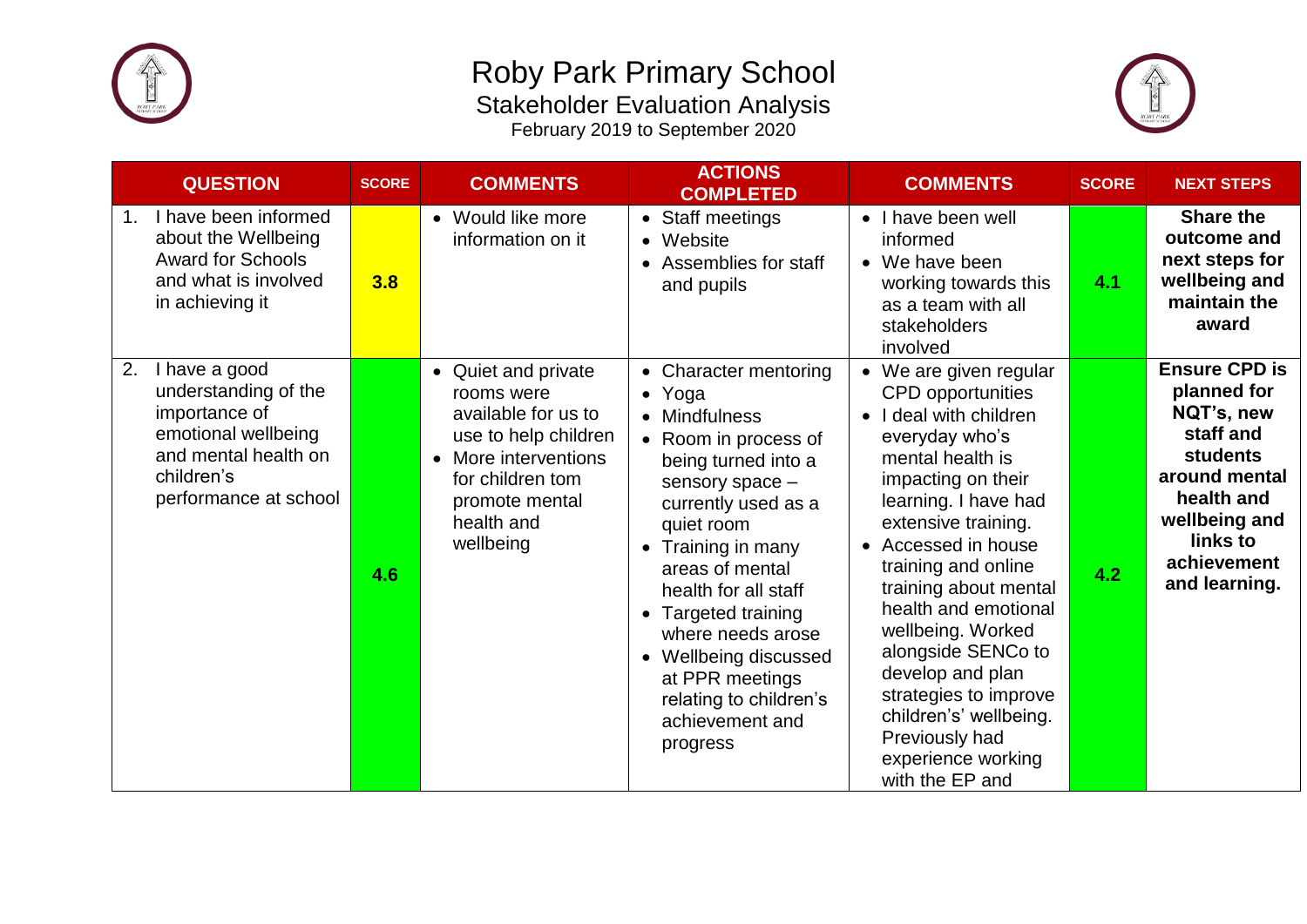



| 3.<br>I understand my<br>contribution in<br>promoting emotional<br>wellbeing and mental<br>health within school                                               | 4.1 | • More training was<br>given to staff so we<br>could help more<br>$\bullet$ We had the<br>resources and time<br>to devote to<br>wellbeing.<br>I had some training<br>$\bullet$<br>on mental health<br>amd wellbeing | • CPD online modules<br>for all staff<br>• Face to face training<br>in emotion coaching<br>• Mental Health<br>training<br>Dedicated mental<br>health curriculum<br>• Redesigned PHSE<br>curriculum<br><b>Calmer Classrooms</b><br>scheme purchased<br>with a wide range of<br>resources included | mentor to improve<br>provision for targeted<br>children.<br>• As the lead for<br>mental health in<br>school, I know I am<br>an important<br>resource and guide<br>but that I also need<br>to empower staff and<br>pupils to affect their<br>own wellbeing.<br>I try to ensure<br>$\bullet$<br>wellbeing is always<br>part of the decision<br>making process and<br>considerations for<br>staff, parents and<br>pupils is given. | 4   |                                                                                                                                      |
|---------------------------------------------------------------------------------------------------------------------------------------------------------------|-----|---------------------------------------------------------------------------------------------------------------------------------------------------------------------------------------------------------------------|--------------------------------------------------------------------------------------------------------------------------------------------------------------------------------------------------------------------------------------------------------------------------------------------------|---------------------------------------------------------------------------------------------------------------------------------------------------------------------------------------------------------------------------------------------------------------------------------------------------------------------------------------------------------------------------------------------------------------------------------|-----|--------------------------------------------------------------------------------------------------------------------------------------|
| Everyone involved<br>4.<br>with the school needs<br>to support and look<br>out for each other<br>when it comes to<br>emotional wellbeing<br>and mental health | 4.8 | • Efforts have been<br>made to get support<br>but the process is<br>lengthy and some<br>pupils struggle to<br>get into class.                                                                                       | • Outreach support for<br>behaviour with a high<br>focus on mental<br>wellbeing<br>Email address for<br>confidential advice or<br>concerns                                                                                                                                                       | $\bullet$                                                                                                                                                                                                                                                                                                                                                                                                                       | 4.3 | <b>Continue to</b><br>raise the<br>profile of<br>wellbeing for<br>all my<br>expanding the<br>role of staff<br>wellbeing<br>champions |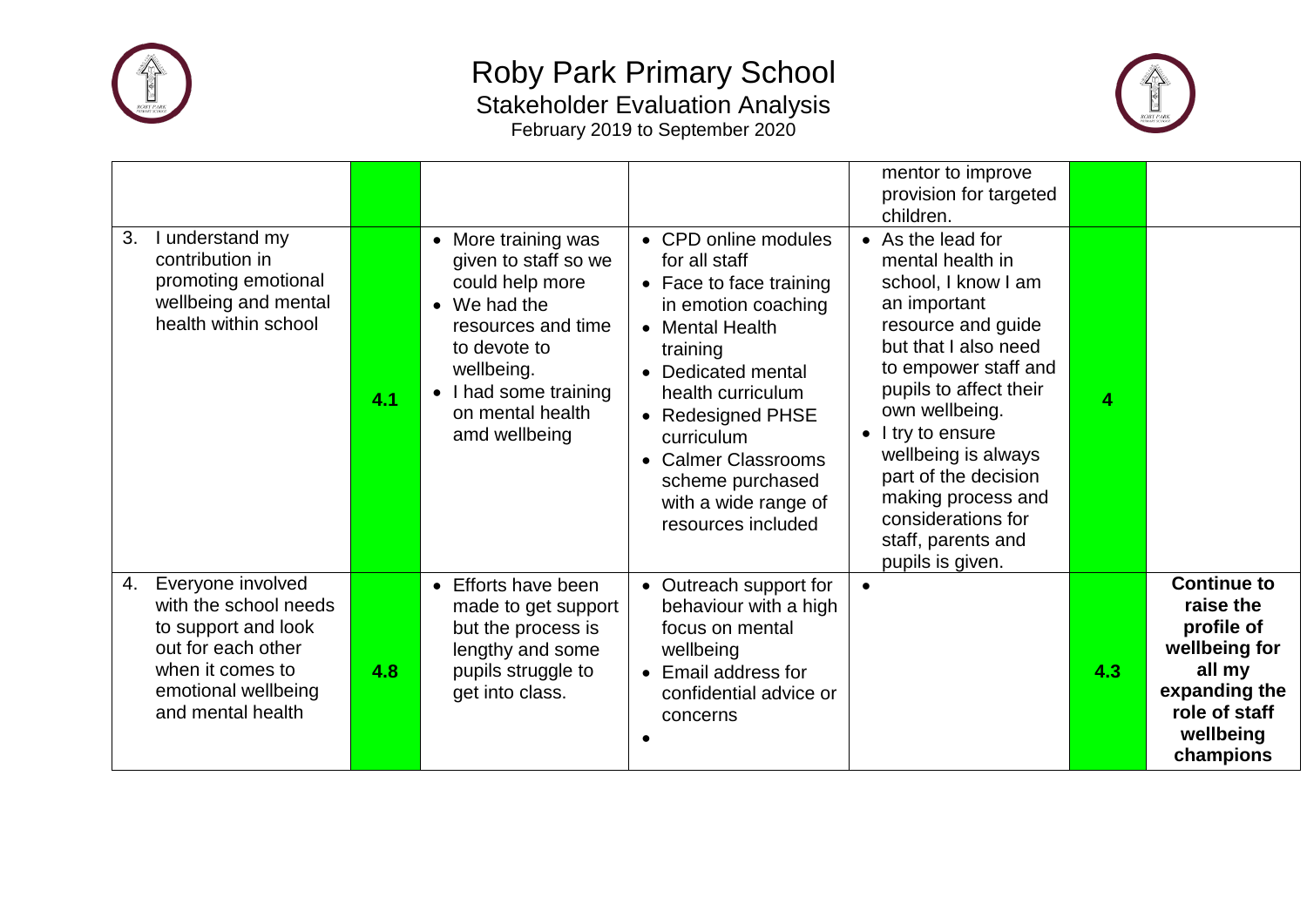



| 5.<br>The school really<br>cares about the<br>emotional wellbeing<br>and mental health of<br>everyone involved<br>with the school | 3.4 | • Some people more<br>than others                                                                                                                                      | • All meetings parent,<br>staff, pupil and at all<br>levels have a<br>wellbeing<br>focus/section<br>Strategies and<br>$\bullet$<br>interventions are in<br>place and have an<br>impact                                             | • The school has been<br>extremely supportive<br>in supporting my own<br>wellbeing as well as<br>the students in my<br>class<br>We are consistently<br>informed of the<br>importance of our<br>wellbeing<br>When I need support<br>or help with an issue<br>for myself or a pupil, I<br>know my colleagues<br>will offer their help<br>and support. | 4.1 |                                                                                                                                                                                                       |
|-----------------------------------------------------------------------------------------------------------------------------------|-----|------------------------------------------------------------------------------------------------------------------------------------------------------------------------|------------------------------------------------------------------------------------------------------------------------------------------------------------------------------------------------------------------------------------|-----------------------------------------------------------------------------------------------------------------------------------------------------------------------------------------------------------------------------------------------------------------------------------------------------------------------------------------------------|-----|-------------------------------------------------------------------------------------------------------------------------------------------------------------------------------------------------------|
| It is clear that<br>6.<br>emotional wellbeing is<br>valued and important<br>across the school                                     | 3.8 | • It is promoted more<br>for adults<br>• Only one member<br>of staff has received<br>training on<br>emotional health<br>and wellbeing<br>• Evident for the<br>children | Programme of CPD<br>$\bullet$<br>online<br>• Face to face CPD<br>• Awareness raising<br>Changes to the<br>$\bullet$<br>curriculum<br>Focus on all displays<br>$\bullet$<br>Assemblies<br>Discussed at all<br>$\bullet$<br>meetings | • It runs through our<br>school ethos<br>High profile of<br>$\bullet$<br>wellbeing and<br>emphasis throughout<br>school provision<br>CPD signposted and<br>made a high priority<br>The profile of<br>$\bullet$<br>emotional wellbeing<br>has been raised with<br>all stakeholders                                                                   | 4.3 | Wellbeing<br><b>Champions</b><br>continue to<br>keep wellbeing<br>as a focus in<br>all we do in<br>school through<br>events<br><b>Further CPD</b><br>for staff in<br>areas that they<br>would like to |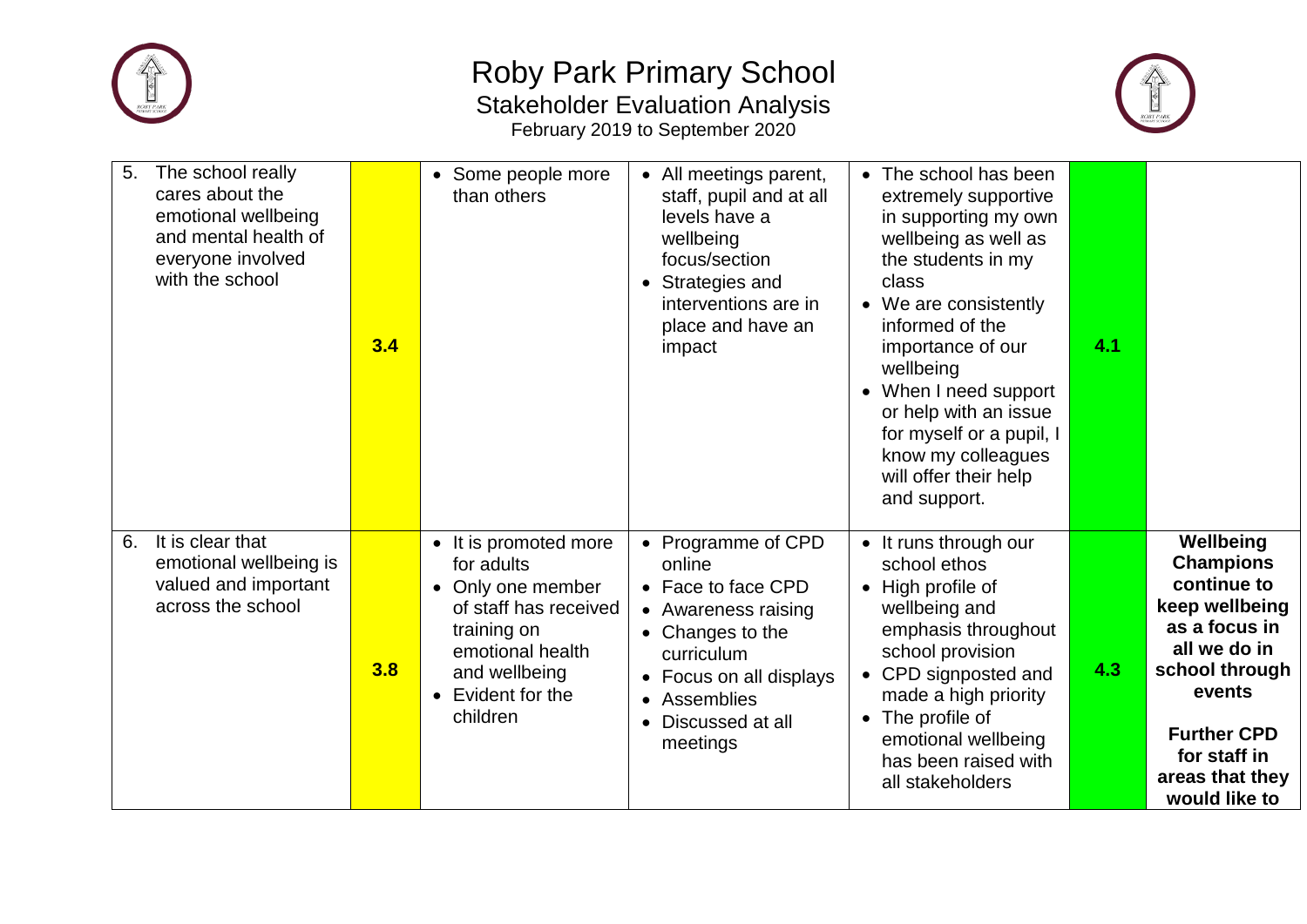



|                                                                                                                 |     |                                                                                                                                      |                                                                                                                  | through curriculum<br>development, wider<br>opportunities and<br>clubs, parent<br>workshops, coffee<br>mornings,<br>communications,<br>training and practices<br>embedded in the<br>school for staff and<br>pupils.                                                                                                                                                                                                                    |     | increase skills<br>and/or<br>knowledge                                                                          |
|-----------------------------------------------------------------------------------------------------------------|-----|--------------------------------------------------------------------------------------------------------------------------------------|------------------------------------------------------------------------------------------------------------------|----------------------------------------------------------------------------------------------------------------------------------------------------------------------------------------------------------------------------------------------------------------------------------------------------------------------------------------------------------------------------------------------------------------------------------------|-----|-----------------------------------------------------------------------------------------------------------------|
| The school actively<br>7.<br>encourages staff to be<br>open about how they<br>and their children are<br>feeling | 3.3 | • More opportunities<br>to deal with social<br>groups<br>• Staff bottle up how<br>they feel and it's<br>hard for them to<br>open up. | Wellbeing focus in all<br>meetings, staff,<br>phase, SLT,<br>appraisal<br>• Open door policy<br>with Headteacher | I feel there is an<br>$\bullet$<br>open door policy for<br>all staff to be able to<br>talk to management<br>and other members<br>of staff if something<br>is worrying them. We<br>are lucky to have a<br>supportive staff and<br>are able to talk ti<br>anyone from TAs to<br>the Head teacher<br>about any issues we<br>have.<br>The senior team<br>$\bullet$<br>have made it known<br>to all staff that their<br>door is always open | 4.1 | Wellbeing<br>focus of<br>meetings is fed<br>back to the<br>appropriate<br>people and<br>concerns acted<br>upon. |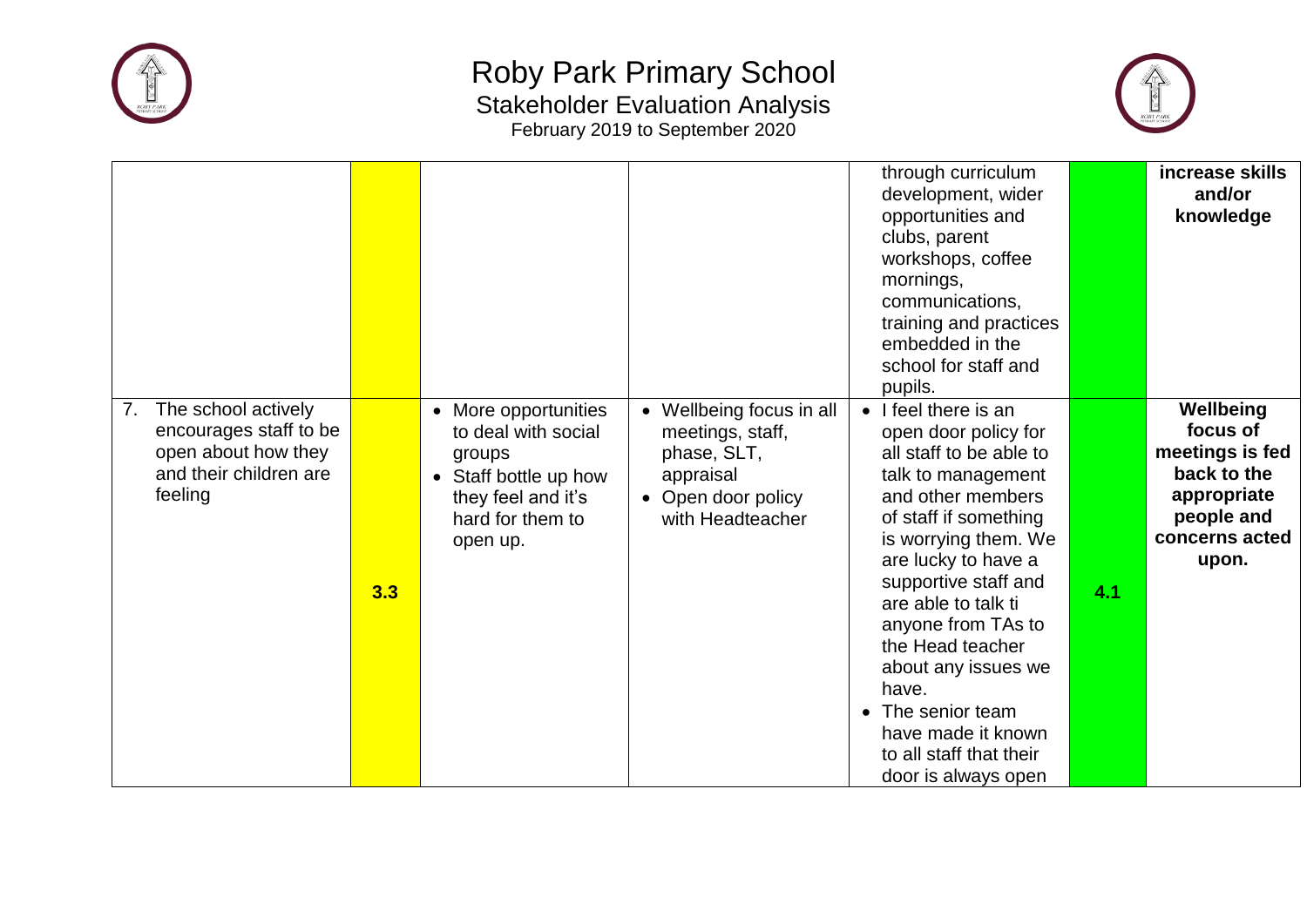



|                                                                                                                                                                      |     |                                                                                                                                                                                                                   |                                                 | for any issues to be<br>discussed.                                                                                                                                                                                                                                                                                     |     |                                                                                                                                             |
|----------------------------------------------------------------------------------------------------------------------------------------------------------------------|-----|-------------------------------------------------------------------------------------------------------------------------------------------------------------------------------------------------------------------|-------------------------------------------------|------------------------------------------------------------------------------------------------------------------------------------------------------------------------------------------------------------------------------------------------------------------------------------------------------------------------|-----|---------------------------------------------------------------------------------------------------------------------------------------------|
| If needed, I would feel<br>8.<br>comfortable talking<br>about my own<br>emotional wellbeing<br>and mental health with<br>the school                                  | 3.4 | • A designated<br>person                                                                                                                                                                                          | Opportunities to<br>$\bullet$<br>discuss        | I have needed<br>$\bullet$<br>support from staff in<br>the past and have<br>been given it without<br>judgement and have<br>walked away feeling<br>more positive about<br>my situation<br>I can talk to<br>colleagues about<br>how I am feeling and<br>they are extremely<br>supportive<br>I do, regularly<br>$\bullet$ | 4.1 |                                                                                                                                             |
| I believe that<br>9.<br>increasing staff's<br>awareness,<br>understanding and<br>skills in relation to<br>mental health and<br>wellbeing is a priority<br>for school | 4.6 | • Staff had training in<br>these areas<br>• It would help to be<br>better educated on<br>this subject so to<br>feel more confident<br>that you were<br>approaching<br>sensitive situations<br>in the right manner | CPD programme<br>Targeted training              | • We have invested<br>time in CPD for all<br>staff<br>• We have had lots of<br>training in the subject<br>and wellbeing is at<br>the heart of all we do.                                                                                                                                                               | 3.9 | <b>Revisit</b><br><b>Emotion</b><br>Coaching<br>training<br><b>Prioritise</b><br>training for<br>NQT's, new<br>staff and<br><b>students</b> |
| 10. I have the knowledge<br>and skills needed to<br>address emotional                                                                                                | 3.5 | • Training to help with<br>what to do would<br>help                                                                                                                                                               | CPD programme<br>$\bullet$<br>Targeted training | can identify<br>$\bullet$<br>behaviours which<br>indicate emotional                                                                                                                                                                                                                                                    | 3.9 | <b>Target CPD</b><br>where staff feel<br>they need                                                                                          |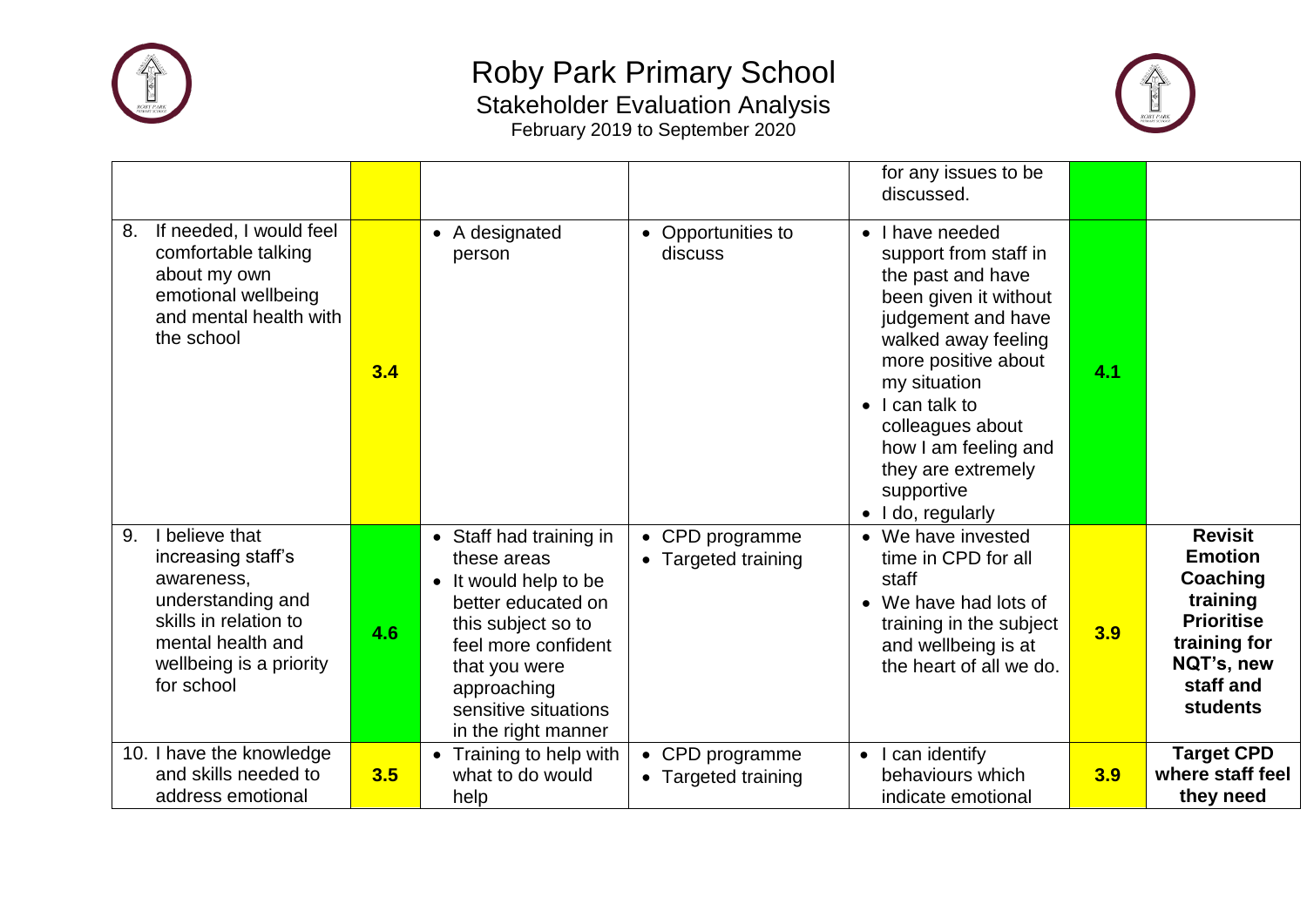



| wellbeing and mental        |     |                                  | <b>Mental Health</b><br>$\bullet$ | wellbeing and mental    |     | further       |
|-----------------------------|-----|----------------------------------|-----------------------------------|-------------------------|-----|---------------|
| health                      |     |                                  | training $-$ face to face         | health of staff,        |     | support,      |
|                             |     |                                  |                                   | children and parents    |     | knowledge and |
|                             |     |                                  |                                   | which may be            |     | <b>skills</b> |
|                             |     |                                  |                                   | triggers for            |     |               |
|                             |     |                                  |                                   | deteriorating mental    |     |               |
|                             |     |                                  |                                   | health and provide      |     |               |
|                             |     |                                  |                                   | support or signpost     |     |               |
|                             |     |                                  |                                   | to external support     |     |               |
|                             |     |                                  |                                   | and agencies            |     |               |
|                             |     |                                  |                                   | through other           |     |               |
|                             |     |                                  |                                   | colleagues              |     |               |
|                             |     |                                  |                                   | I have been given       |     |               |
|                             |     |                                  |                                   | training and fell I     |     |               |
|                             |     |                                  |                                   | have gained more        |     |               |
|                             |     |                                  |                                   | experience in work      |     |               |
|                             |     |                                  |                                   | with pupils.            |     |               |
| 11. I feel comfortable with |     | More quite area and<br>$\bullet$ | • CPD in supporting               | Every day is different  |     |               |
| identifying signs of        |     | calming areas so                 | staff wellbeing in                | and knowing the         |     |               |
| emotional or mental         |     | children feel safe               | schools                           | pupils well is the key, |     |               |
| distress in both pupils     |     | and calm to open                 | • CPD around all                  | knowing the child       |     |               |
| and colleagues              |     | <b>up</b>                        | mental health                     | helps to understand     |     |               |
|                             |     | Don't always know<br>$\bullet$   | conditions                        | that one day they       |     |               |
|                             | 3.8 | what to say to                   | CPD programme<br>$\bullet$        | may need support        | 4.1 |               |
|                             |     | someone                          | includes pupils and               | with something but      |     |               |
|                             |     |                                  | staff                             | the next they don't     |     |               |
|                             |     |                                  |                                   | need as much.           |     |               |
|                             |     |                                  |                                   | I have had the          |     |               |
|                             |     |                                  |                                   | opportunity to work     |     |               |
|                             |     |                                  |                                   | with different year     |     |               |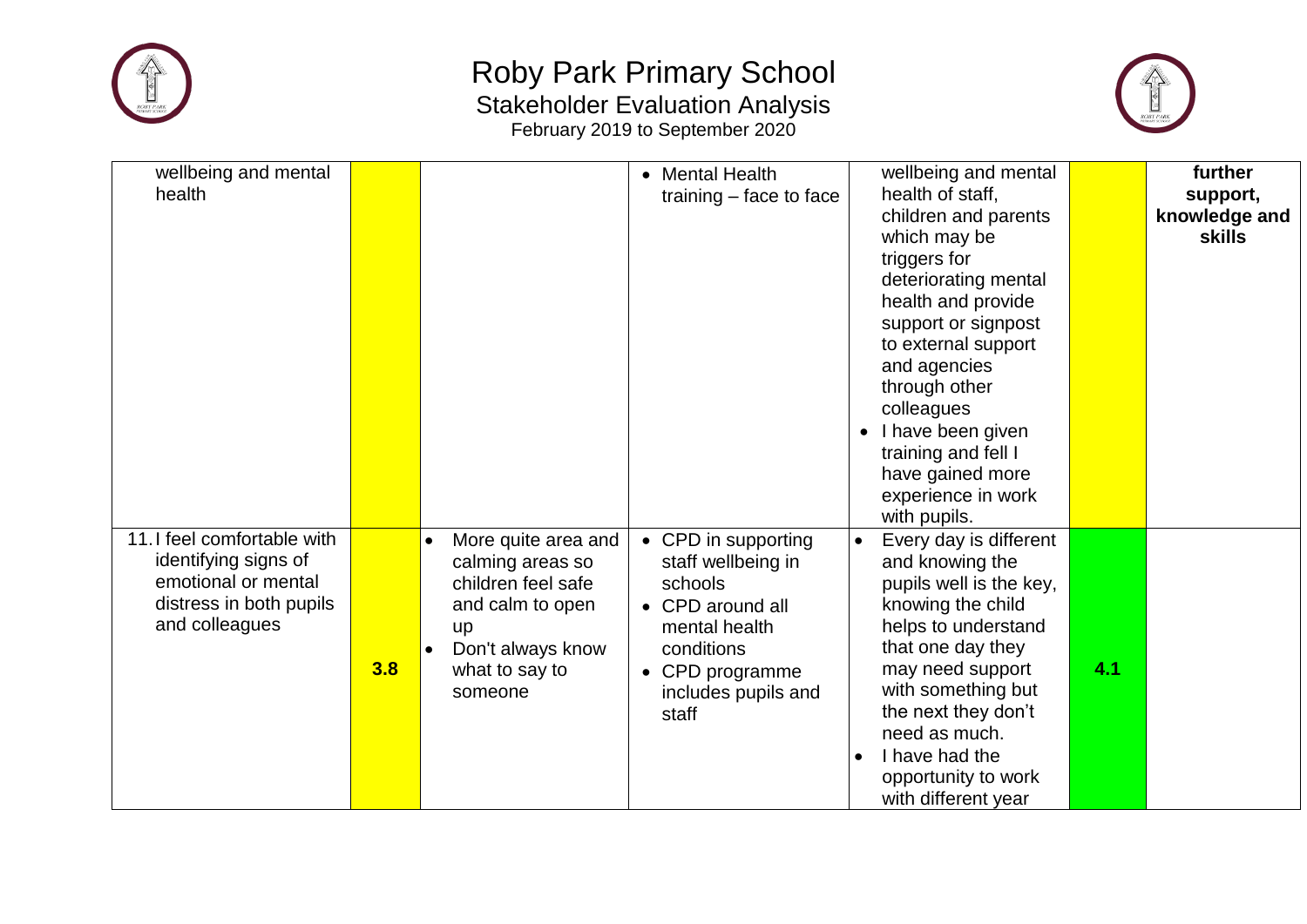



| 12. I know what to do next                                                                                                   |     | • Don't always know                                                                                                           | • Staff wellbeing policy                                                                                                                                                                                                                                                   | groups and get to<br>know the children. I<br>think we pride<br>ourselves on<br>knowing our children.<br>We have systems in                                                                                                                                                                                                 |     |  |
|------------------------------------------------------------------------------------------------------------------------------|-----|-------------------------------------------------------------------------------------------------------------------------------|----------------------------------------------------------------------------------------------------------------------------------------------------------------------------------------------------------------------------------------------------------------------------|----------------------------------------------------------------------------------------------------------------------------------------------------------------------------------------------------------------------------------------------------------------------------------------------------------------------------|-----|--|
| if I see someone with<br>signs of emotional or<br>mental distress                                                            | 3.6 | what to say to<br>someone                                                                                                     | $\bullet$ CPD<br><b>Relationship building</b><br>$\bullet$<br>Team meetings more<br>regularly<br>Wellbeing focus on<br>meeting agendas                                                                                                                                     | place to support<br>wellbeing<br>We have clear<br>policies and<br>procedures for staff.<br>Our wellbeing lead is<br>always on hand with<br>advice                                                                                                                                                                          | 4.1 |  |
| 13. The school offers<br>good quality support<br>for pupils with<br>emotional wellbeing<br>and mental health<br>difficulties | 3.7 | • Efforts have been<br>made to get support<br>but the process is<br>lengthy and some<br>pupils struggle to<br>get into class. | • Interventions sourced<br>and in place for key<br>children<br>• Entry and exit<br>questionnaires<br>• Behaviour Outreach<br>support for staff and<br>pupils<br>• Range of support<br>available<br>• Staff feel more<br>confident to offer<br>support in first<br>instance | • Children's individual<br>needs are catered for<br>whether that be in<br>class or intervention<br>support. The<br>SEND <sub>co</sub> has had<br>training on relevant<br>interventions to<br>support children with<br>mental health,<br>behaviour and SEMH<br>and disseminates<br>this across the<br>staffing team as well | 4.2 |  |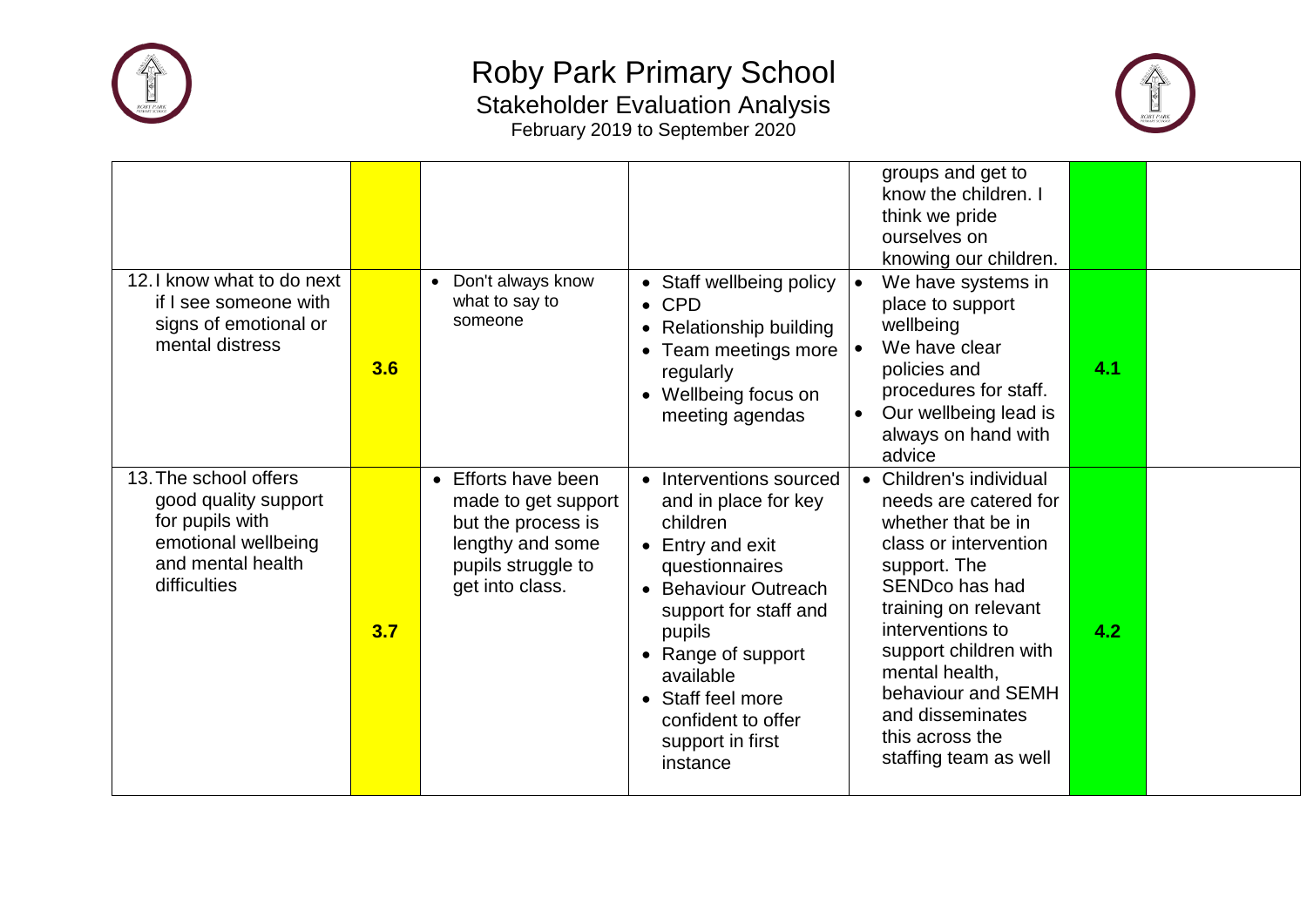



|                                                                                                          |     |                                                                                                                                        |                                                                                                                                                    |                        | as implementing<br>interventions<br>• Our staff are always<br>looking for strategies<br>and ways to deal with<br>well-being and they<br>are practised each<br>day as there are a lot<br>of needs within the<br>school and a lot of<br>staff who have gone<br>through some hard<br>times<br>• Small intervention<br>groups take place<br>regularly.<br>• High priority of<br>wellbeing. Sensory<br>equipment and<br>resources. Mentoring<br>and PHSE programs. |     |                                                                                                                                 |
|----------------------------------------------------------------------------------------------------------|-----|----------------------------------------------------------------------------------------------------------------------------------------|----------------------------------------------------------------------------------------------------------------------------------------------------|------------------------|---------------------------------------------------------------------------------------------------------------------------------------------------------------------------------------------------------------------------------------------------------------------------------------------------------------------------------------------------------------------------------------------------------------------------------------------------------------|-----|---------------------------------------------------------------------------------------------------------------------------------|
| 14. The school offers<br>good quality support<br>for staff's emotional<br>wellbeing and mental<br>health | 3.2 | My only<br>experience was<br>under a previous<br>head. After a<br>traumatic<br>experience, I was<br>not offered support<br>by the head | • Open door policy<br>• Occupational Health<br>counselling/bereave<br>ment services paid<br>for by school<br>• Staff wellbeing<br>discussed in all | $\bullet$<br>$\bullet$ | We have highly<br>trained staff who are<br>approachable when<br>needed.<br>Staff can be<br>signposted to<br>additional services.                                                                                                                                                                                                                                                                                                                              | 3.9 | <b>Continue to</b><br>make staff<br>wellbeing a<br>priority by<br>discussing in<br>all meetings,<br>acting upon<br>concerns and |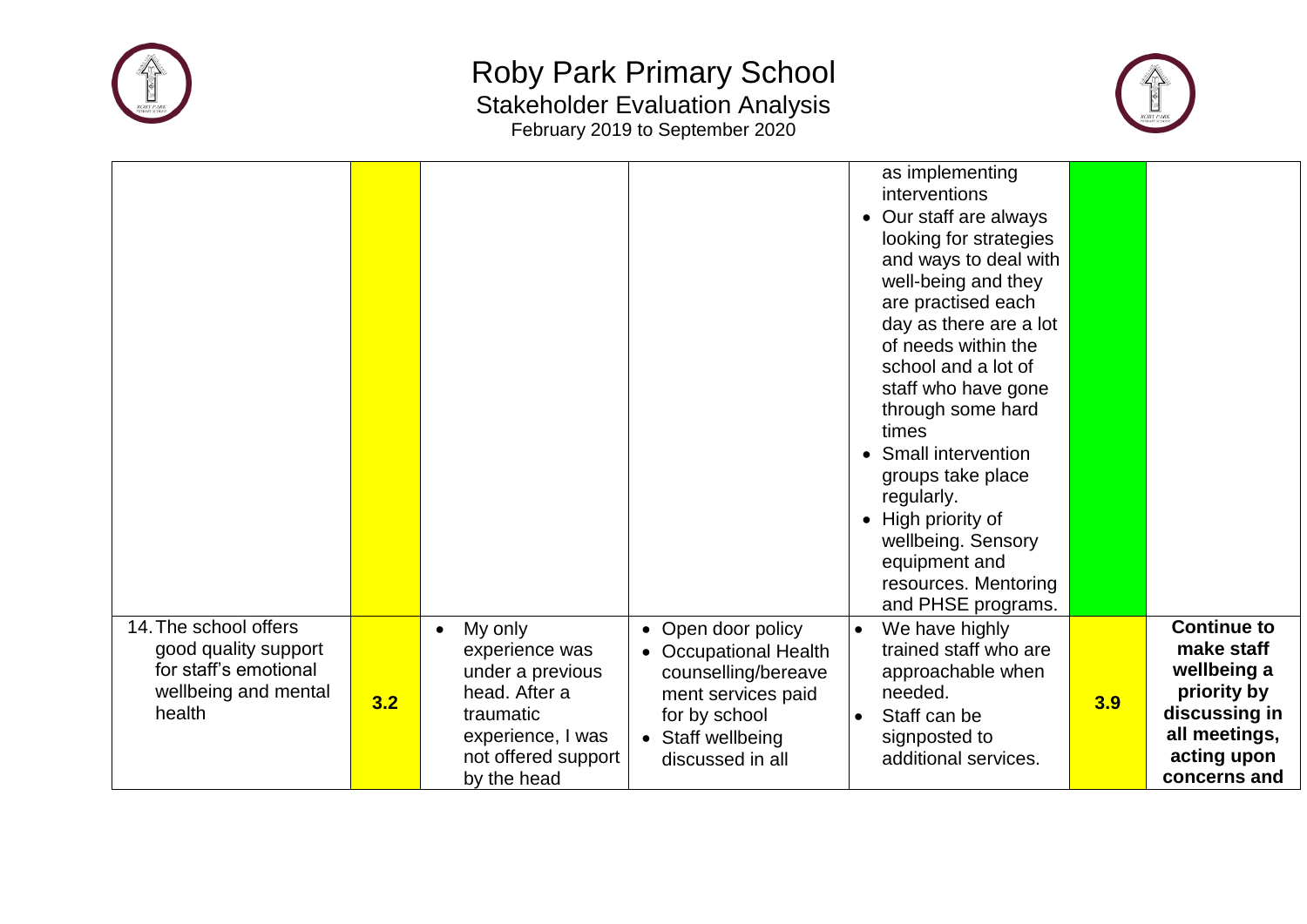



|                                                                                                                                       |     | With concerns<br>$\bullet$<br>about not having<br>sufficient support<br>for pupils can have<br>detrimental effect<br>on the teachers<br>emotional well-<br>being | meetings and acted<br>upon<br>Range of awards and<br>rewards introduced<br>such an Employee of<br>the month, early<br>finishes, curriculum<br>resources, PPA<br>room, staff PPA<br>altogether, decorated<br>staff toilets.<br>inspirational<br>speakers, decluttered<br>and decorated<br>classrooms with new<br>furniture, wellbeing<br>basket in staffroom.<br>time to attend<br>performances etc of<br>own children | We work to find<br>solutions.<br>School leaders are<br>$\bullet$<br>always on hand<br>during working hours<br>and out when<br>needed. When<br>individuals need<br>specific intervention<br>or support, it is<br>always offered. |   | finding<br>solutions.                                                                                                                        |
|---------------------------------------------------------------------------------------------------------------------------------------|-----|------------------------------------------------------------------------------------------------------------------------------------------------------------------|-----------------------------------------------------------------------------------------------------------------------------------------------------------------------------------------------------------------------------------------------------------------------------------------------------------------------------------------------------------------------------------------------------------------------|---------------------------------------------------------------------------------------------------------------------------------------------------------------------------------------------------------------------------------|---|----------------------------------------------------------------------------------------------------------------------------------------------|
| 15. The school seeks out<br>and listens to my<br>views and needs<br>about its approach to<br>emotional wellbeing<br>and mental health | 3.1 | • No real experience<br>of this<br>• Not always                                                                                                                  | Staff questionnaires<br>Invitation to join<br>$\bullet$<br>Change Team<br>Discussed in staff<br>meetings                                                                                                                                                                                                                                                                                                              | We have lots of<br>$\bullet$<br>feedback sessions<br>and share ideas<br>I feel listened to and<br>$\bullet$<br>that my needs are<br>acknowledged and<br>considered                                                              | 4 | <b>Expand role of</b><br>wellbeing<br>champions<br>with a bigger<br>focus on staff<br>decision<br>making around<br>the wellbeing<br>strategy |